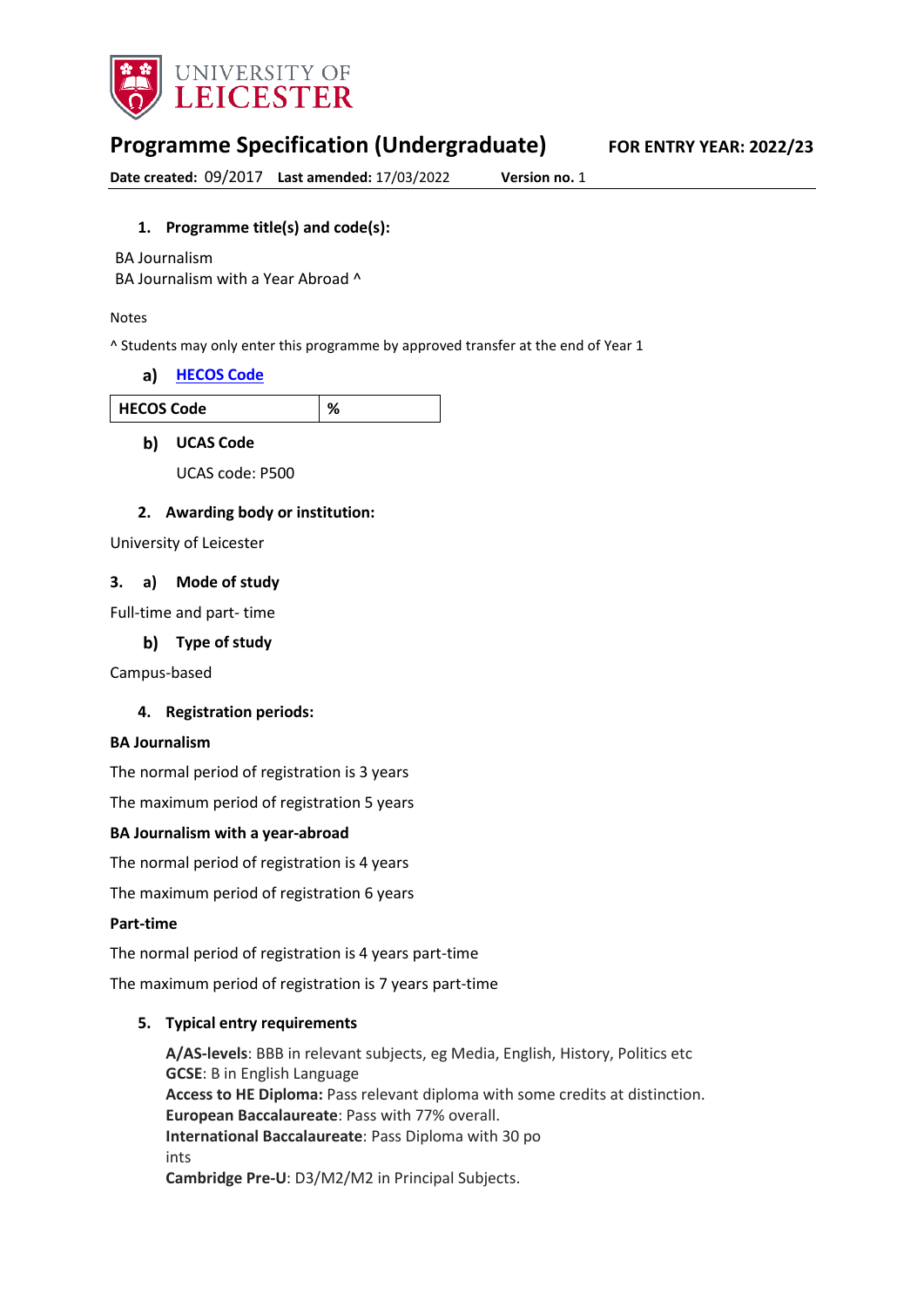**Leicestershire Progression Accord**: BBB plus full Accord Credits **BTEC Nationals**: Full Diploma with DDM. **Other Qualifications**: Other national and international qualifications welcomed. Mature students welcomed

Alternative qualifications considered.

### **6. Accreditation of Prior Learning**

Access course considered as equivalent to traditional routes.

### **7. Programme aims**

The **programme** aims to:

- equip students with a demonstrable, critical understanding of the key concepts, theories and debates around Journalism
- help students develop the key professional skills utilised by journalists
- enable students to develop and demonstrate a range of transferable skills necessary for successful career development and a lifetime of effective independent learning
- facilitate student enquiry and development of knowledge of the global context in which journalism operates.

For those on the Year Abroad:

- provide an opportunity for Leicester students to spend their third year abroad, studying at a partner institution in Europe as part of the European Erasmus framework exchange programme or a partner institution on another continent as part of the Study Abroad exchange programme;
- develop study skills in another university following a guided programme of learning for the period spent abroad;
- provide an opportunity for exchange students from partner institutions in another country to study in the United Kingdom;
- provide and build on links between the University of Leicester and its partner institutions
- develop an appreciation of the different approaches to the study of media and communication adopted by different types of scholars.

## **8. Reference points used to inform the programme specification**

- QAA Frameworks for Higher Education Qualifications, <http://www.qaa.ac.uk/en/Publications/Documents/qualifications-frameworks.pdf>
- QAA Benchmarking statement for Communication, Media, Film and Cultural Studies [\(http://www.qaa.ac.uk/en/Publications/Documents/SBS-Communication-Media-Film-and-](http://www.qaa.ac.uk/en/Publications/Documents/SBS-Communication-Media-Film-and-Cultural-Studies-16.pdf)[Cultural-Studies-16.pdf](http://www.qaa.ac.uk/en/Publications/Documents/SBS-Communication-Media-Film-and-Cultural-Studies-16.pdf)  [http://www.qaa.ac.uk/Publications/InformationAndGuidance/Documents/CMF08.pdf](http://www.qaa.ac.uk/en/Publications/Documents/SBS-Communication-Media-Film-and-Cultural-Studies-16.pdf) )
- UK Quality Code for Higher Education
- University Learnin[g Strategy](https://www2.le.ac.uk/offices/sas2/quality/learnteach)
- [University Assessment Strategy](https://www2.le.ac.uk/offices/sas2/quality/learnteach)
- University of Leicester Periodic Developmental Review Report
- External Examiners' reports (annual)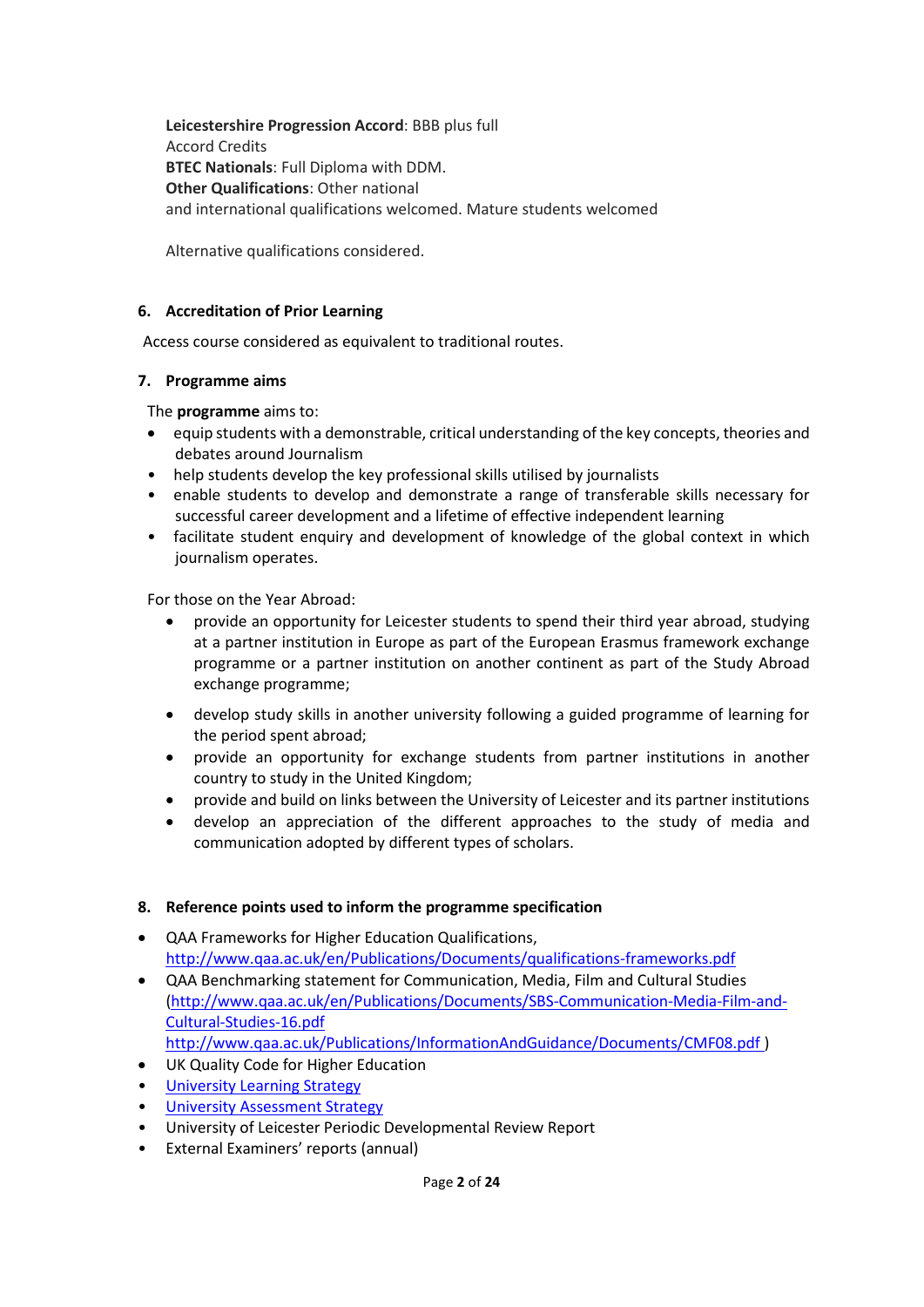- United Nations Education for Sustainable Development Goals
- Student Destinations Data

• Broad aims of industry accreditation bodies, especially the National Council for the Training of Journalists (NCTJ[\) www.nctj.com](http://www.nctj.com/) and the Broadcast Journalism Training Council (BJTC) [www.bjtc.org.uk](http://www.bjtc.org.uk/)

• Aims, objectives and standards laid down by various professional regulatory bodies, especially the Independent Press Standards Organisation (IPSO[\) https://www.ipso.co.uk/editors](https://www.ipso.co.uk/editors-code-of-practice/)[code-of-practice/](https://www.ipso.co.uk/editors-code-of-practice/)

- And the Professional Code of the Office of the Communications Regulator Ofcom
- <https://www.ofcom.org.uk/tv-radio-and-on-demand/broadcast-codes/broadcast-code>

## **9. Programme Outcomes**

## **Discipline specific knowledge and competencies**

i) Mastery of an appropriate body of knowledge

| <b>Intended Learning</b><br><b>Outcomes</b>                                                                                                                                                          | <b>Teaching and Learning Methods</b>                                                                     | <b>How Demonstrated?</b> |
|------------------------------------------------------------------------------------------------------------------------------------------------------------------------------------------------------|----------------------------------------------------------------------------------------------------------|--------------------------|
| Critically reflect on news and<br>journalism as a concept, its<br>professional production and<br>application, and key<br>concepts in contemporary<br>academic debates about<br>journalistic practice | Lectures, seminars, workshops,<br>practicals, tutorials, independent<br>study, group work, peer learning | Portfolio, essays (1000) |
| Develop and demonstrate<br>the acquisition of the<br>professional skills and<br>attributes needed to<br>produce original journalistic<br>material to a standard<br>acceptable for publication        | Workshops, practicals, tutorials,<br>independent study, group work,<br>peer learning                     | Portfolio (1000)         |
| Demonstrate knowledge of:<br>- theories and approaches to<br>the study of journalism                                                                                                                 | Lectures, seminars, workshops,<br>tutorials, independent study,<br>group work, peer learning             | Portfolio, essays (2010) |
| - the history and<br>development of the news<br>media                                                                                                                                                |                                                                                                          |                          |
| - the development of<br>journalism as an occupation                                                                                                                                                  |                                                                                                          |                          |
| - contemporary debates<br>about the news industry and<br>its future                                                                                                                                  |                                                                                                          |                          |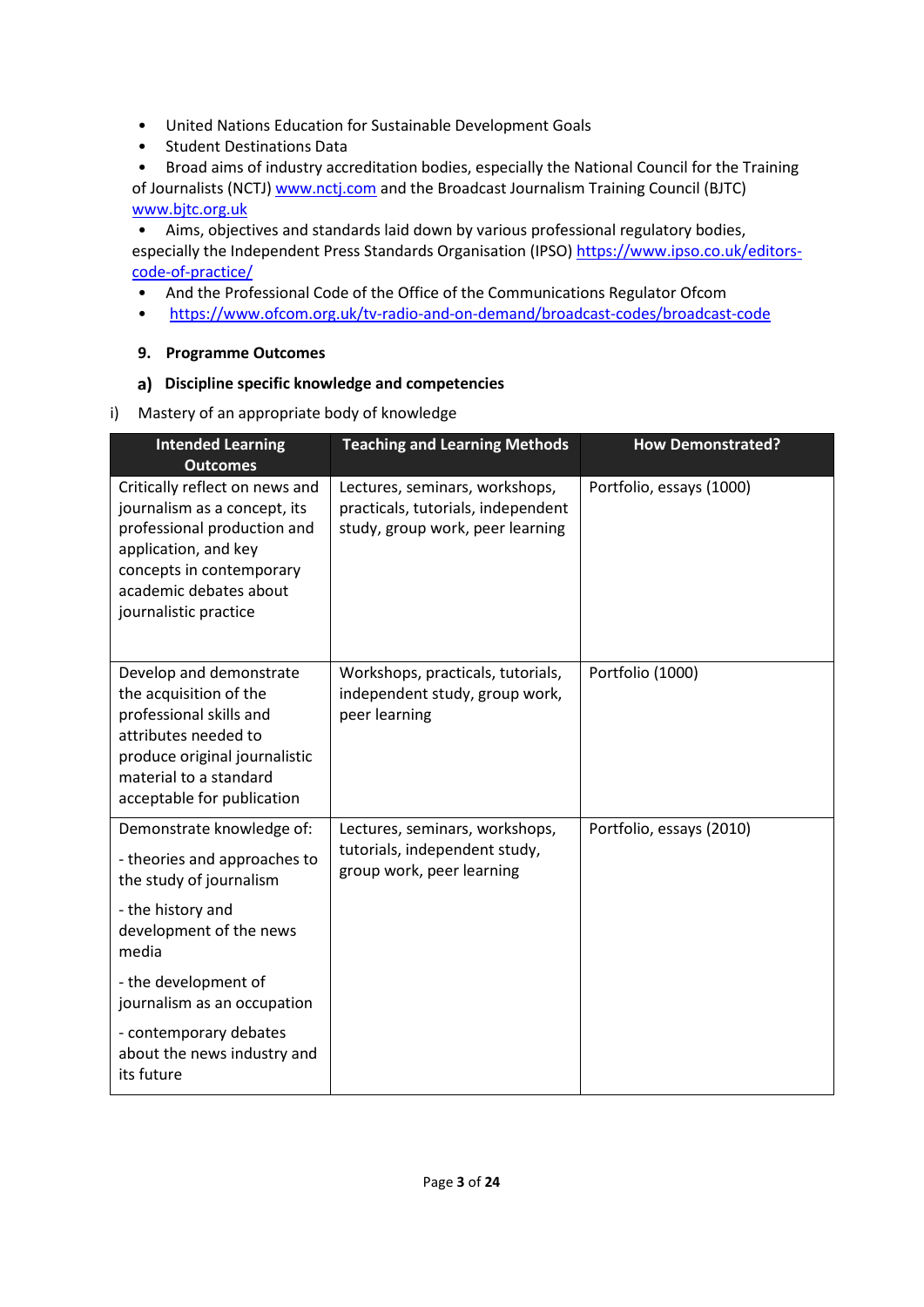| <b>Intended Learning</b><br><b>Outcomes</b>                                                                         | <b>Teaching and Learning Methods</b> | <b>How Demonstrated?</b> |
|---------------------------------------------------------------------------------------------------------------------|--------------------------------------|--------------------------|
| [Year abroad]                                                                                                       |                                      |                          |
| Acquire knowledge of<br>different debates and<br>schools of thought in Europe,<br>USA, Australia and New<br>Zealand |                                      |                          |

# ii) Understanding and application of key concepts and techniques

| <b>Intended Learning</b><br><b>Outcomes</b>                                                                                                                                                          | <b>Teaching and Learning Methods</b>                                                                     | <b>How Demonstrated?</b>                |
|------------------------------------------------------------------------------------------------------------------------------------------------------------------------------------------------------|----------------------------------------------------------------------------------------------------------|-----------------------------------------|
| Critically reflect on news and<br>journalism as a concept, its<br>professional production and<br>application, and key<br>concepts in contemporary<br>academic debates about<br>journalistic practice | Workshops, practicals, tutorials,<br>independent study, group work,<br>peer learning                     | Portfolio (1003)                        |
| Critically reflect on the place<br>of digital and social media in<br>the 21st century media<br>ecosystem, and apply this<br>knowledge to a professional<br>standard in practice                      | Lectures, seminars, workshops,<br>practicals, tutorials, independent<br>study, group work, peer learning | Portfolio, Essays (1001, 2000)          |
| Investigate and demonstrate<br>the core concepts and skills<br>involved in publication<br>design                                                                                                     | Workshops, practicals, tutorials,<br>independent study, group work,<br>peer learning                     | Portfolio (3001, 3002)                  |
| Critically evaluate different<br>approaches to concepts<br>around the ethics and<br>regulation of journalism                                                                                         | Lectures, seminars, workshops,<br>practicals, tutorials, independent<br>study, group work, peer learning | Portfolio, group presentation<br>(1002) |
| Apply the principles of<br>entrepreneurial journalism<br>and deploy the key<br>techniques in order to<br>propose an entrepreneurial<br>journalism enterprise                                         | Workshops, practicals, tutorials,<br>independent study, group work,<br>peer learning                     | Portfolio (2000)                        |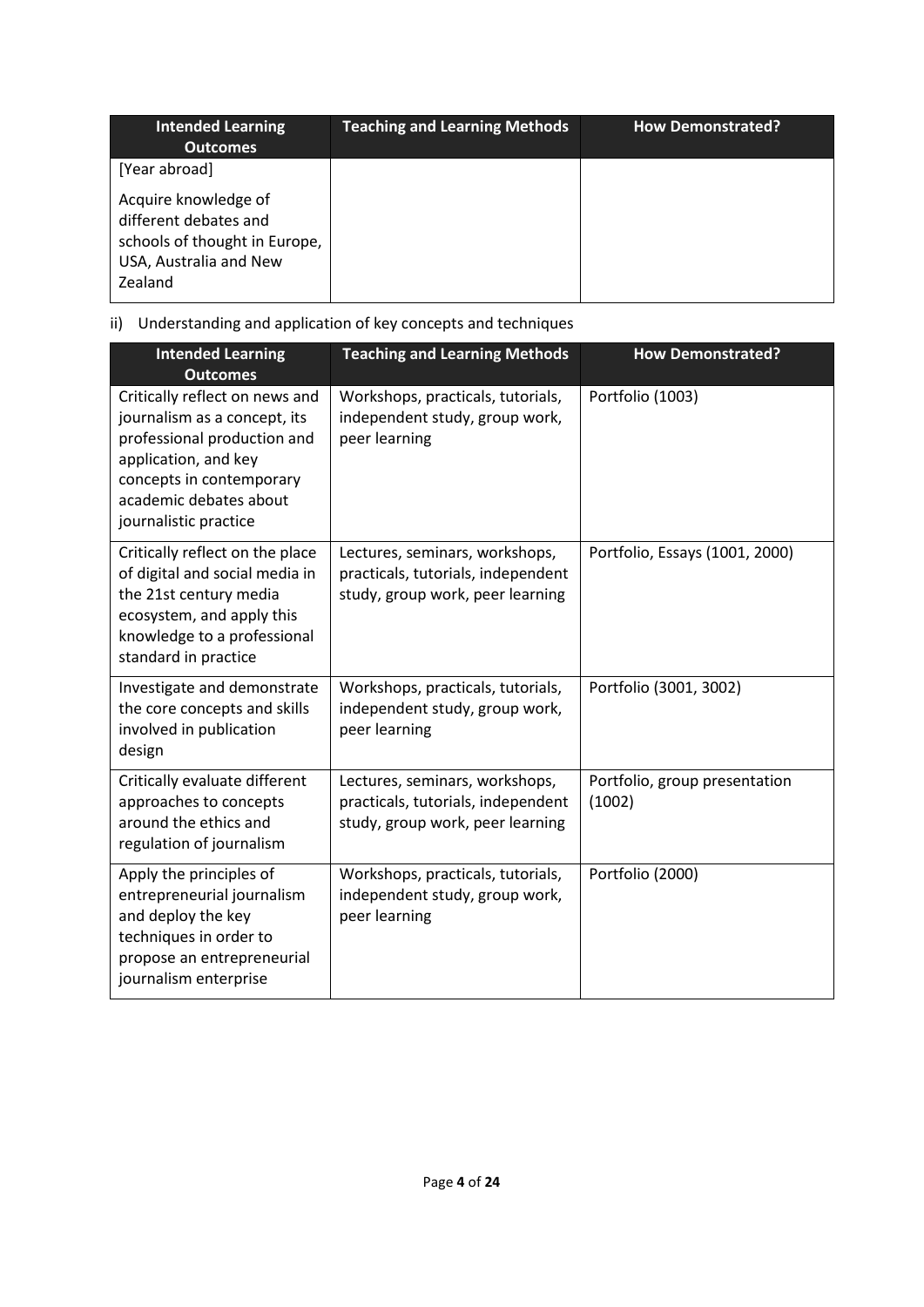| <b>Intended Learning</b>                                                                                                                                | <b>Teaching and Learning Methods</b> | <b>How Demonstrated?</b> |
|---------------------------------------------------------------------------------------------------------------------------------------------------------|--------------------------------------|--------------------------|
| <b>Outcomes</b><br>[Year Abroad]<br>Understand and explain the<br>complex role of media and<br>communication within more<br>specific social contexts in |                                      |                          |
| Europe, USA, Australia and<br>New Zealand                                                                                                               |                                      |                          |

# iii) Critical analysis of key issues

| <b>Intended Learning</b><br><b>Outcomes</b>                                                                                                                                                          | <b>Teaching and Learning Methods</b>                                                                     | <b>How Demonstrated?</b>                        |
|------------------------------------------------------------------------------------------------------------------------------------------------------------------------------------------------------|----------------------------------------------------------------------------------------------------------|-------------------------------------------------|
| Critically reflect on news and<br>journalism as a concept, its<br>professional production and<br>application, and key<br>concepts in contemporary<br>academic debates about<br>journalistic practice | Lectures, seminars, workshops,<br>practicals, tutorials, independent<br>study, group work, peer learning | Portfolio, essays (1000, 1001)                  |
| Demonstrate knowledge of:<br>- theories and approaches to<br>the study of journalism                                                                                                                 | Lectures, seminars, tutorials,<br>independent study, group work,<br>peer learning                        | Essays (2010)                                   |
| - the history and<br>development of the news<br>media                                                                                                                                                |                                                                                                          |                                                 |
| - the development of<br>journalism as an occupation                                                                                                                                                  |                                                                                                          |                                                 |
| - contemporary debates<br>about the news industry and<br>its future                                                                                                                                  |                                                                                                          |                                                 |
| Critically evaluate different<br>approaches to concepts<br>around the ethics and<br>regulation of journalism                                                                                         | Workshops, lectures, seminars,<br>tutorials, group work,<br>independent study, peer<br>learning.         | Essays, portfolio, group (1002)<br>presentation |
| [Year abroad]                                                                                                                                                                                        |                                                                                                          |                                                 |
| Demonstrate the ability to<br>analyse media and<br>communication processes<br>and sociological approaches<br>through different cultural<br>contexts, political and social<br>structures.             |                                                                                                          |                                                 |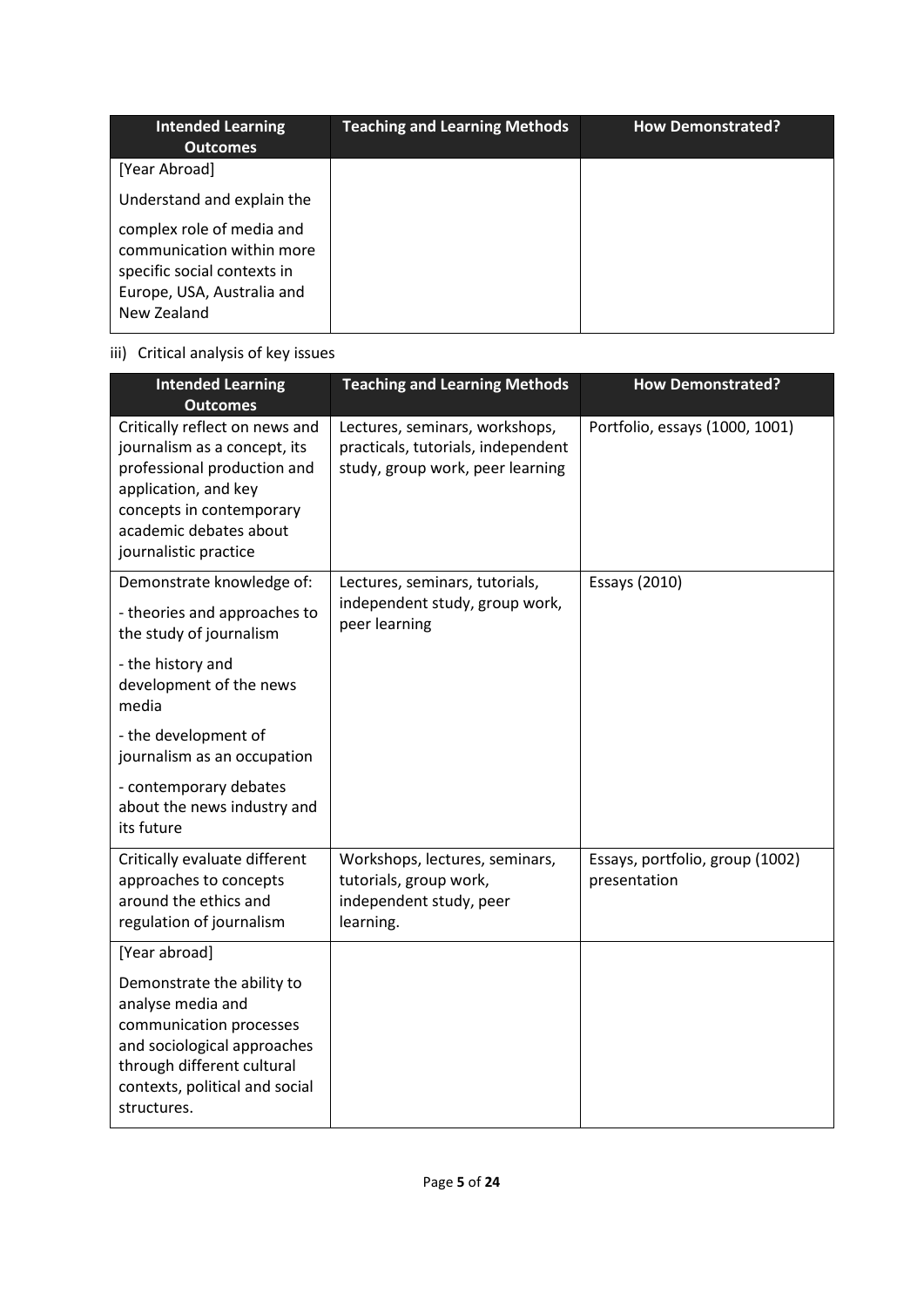# iv) Clear and concise presentation of material

| <b>Intended Learning</b><br><b>Outcomes</b>                                                                                                                                                                                                                                                             | <b>Teaching and Learning Methods</b>                                                                     | <b>How Demonstrated?</b>               |
|---------------------------------------------------------------------------------------------------------------------------------------------------------------------------------------------------------------------------------------------------------------------------------------------------------|----------------------------------------------------------------------------------------------------------|----------------------------------------|
| Recognise, describe, produce<br>and write a variety of news<br>formats to professional<br>standard                                                                                                                                                                                                      | Workshops, practicals, tutorials,<br>independent study, group work,<br>peer learning                     | Portfolio (1000, 1003, 2001)           |
| Develop and demonstrate<br>the acquisition of the<br>professional skills and<br>attributes needed to<br>produce original journalistic<br>material to a standard<br>acceptable for publication                                                                                                           | Lectures, seminars, workshops,<br>practicals, tutorials, independent<br>study, group work, peer learning | Portfolio, essay (1000, 1003,<br>2001) |
| Demonstrate knowledge of:<br>- theories and approaches to<br>the study of journalism<br>- the history and<br>development of the news<br>media<br>- the development of<br>journalism as an occupation                                                                                                    | Lectures, seminars, workshops,<br>practicals, tutorials, independent<br>study, group work, peer learning | Portfolio (1XXX, 2XXX, 2010)           |
| - contemporary debates<br>about the news industry and<br>its future                                                                                                                                                                                                                                     |                                                                                                          |                                        |
| Critically evaluate different<br>approaches to concepts<br>around the ethics and<br>regulation of journalism                                                                                                                                                                                            | Lectures, seminars, tutorials,<br>independent study, group work,<br>peer learning                        | Portfolio (1002)                       |
| Plan, conduct and report on<br>an independent research<br>project; conduct a review of<br>literature relevant to their<br>project; demonstrate the use<br>of appropriate theory,<br>method and empirical<br>analysis; show evidence of<br>critical analysis and<br>reflection in their<br>investigation | Tutorials, independent study,<br>lectures.                                                               | Investigation (3000)                   |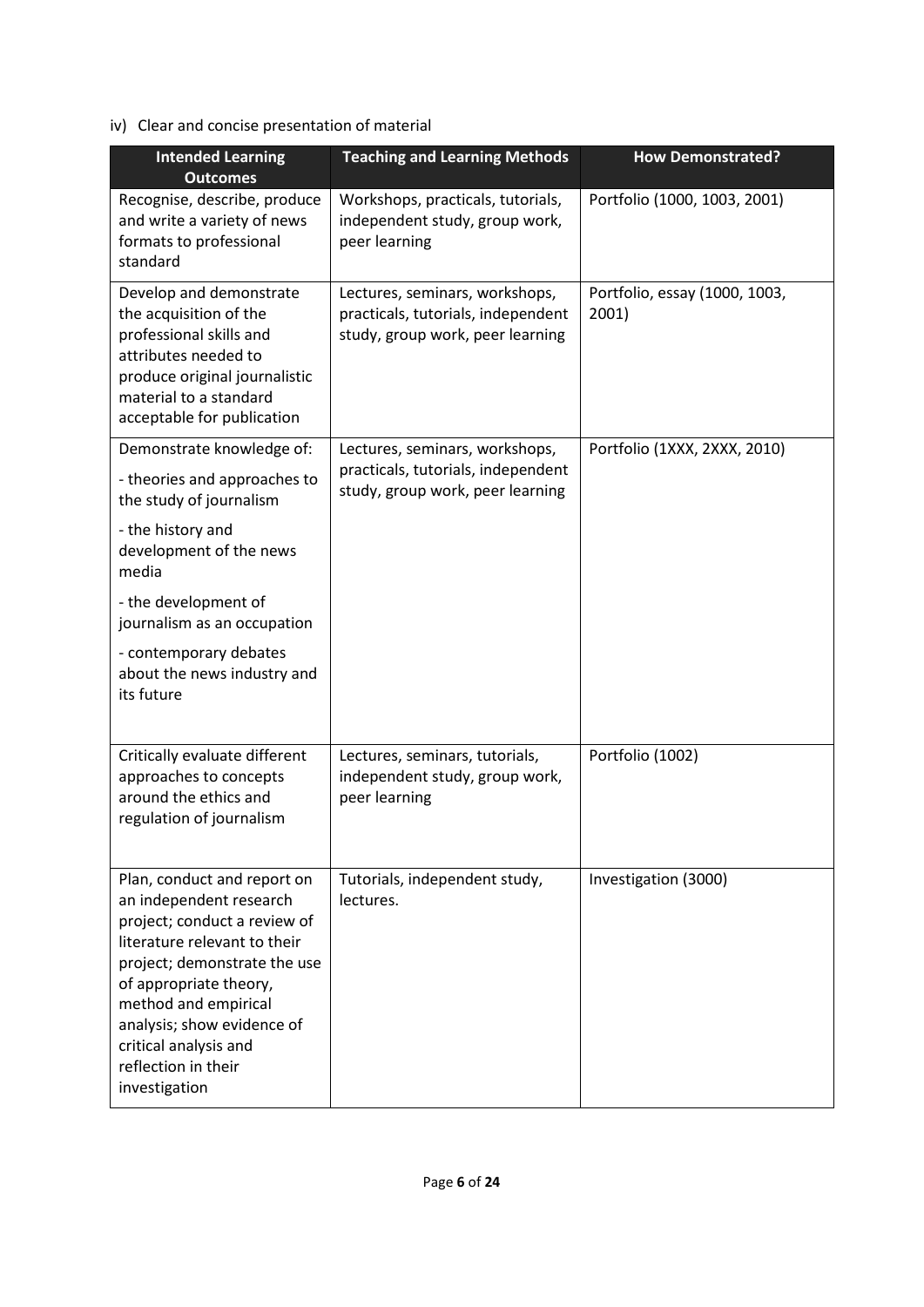# v) Critical appraisal of evidence with appropriate insight

| <b>Intended Learning</b><br><b>Outcomes</b>                                                                                                                                                          | <b>Teaching and Learning Methods</b>                                                                     | <b>How Demonstrated?</b>                 |
|------------------------------------------------------------------------------------------------------------------------------------------------------------------------------------------------------|----------------------------------------------------------------------------------------------------------|------------------------------------------|
| Critically reflect on news and<br>journalism as a concept, its<br>professional production and<br>application, and key<br>concepts in contemporary<br>academic debates about<br>journalistic practice | Lectures, seminars, workshops,<br>practicals, tutorials, independent<br>study, group work, peer learning | Portfolio, essays (1000, 10001,<br>1002) |
| Critically reflect on the place<br>of digital and social media in<br>the 21st century media<br>ecosystem, and apply this<br>knowledge to a professional<br>standard in practice                      | Lectures, seminars, workshops,<br>practicals, tutorials, independent<br>study, group work, peer learning | Portfolio, essays (1001, 2000)           |
| Describe and evaluate recent<br>research on news and<br>journalism                                                                                                                                   | Lectures, seminars, tutorials,<br>independent study, group work,<br>peer learning                        | Essays (1001, 2010, 2XXX)                |

# vi) Other discipline specific competencies

| <b>Intended Learning</b><br><b>Outcomes</b>                                                                                                                                                                 | <b>Teaching and Learning Methods</b>                                                             | <b>How Demonstrated?</b>                                 |
|-------------------------------------------------------------------------------------------------------------------------------------------------------------------------------------------------------------|--------------------------------------------------------------------------------------------------|----------------------------------------------------------|
| Investigate and demonstrate<br>the core concepts and skills<br>involved in publication<br>design                                                                                                            | Workshops, practicals, tutorials,<br>independent study, group work,<br>peer learning             | Portfolios, essays, group<br>presentations. (3001, 3002) |
| Critically evaluate different<br>approaches to concepts<br>around the ethics and<br>regulation of journalism                                                                                                | Workshops, lectures, seminars,<br>tutorials, group work,<br>independent study, peer<br>learning. | Portfolio (1002, 3002)                                   |
| Apply the principles of<br>entrepreneurial journalism<br>and deploy the key<br>techniques in order to<br>propose an entrepreneurial<br>journalism enterprise<br>[Year Abroad]<br>Demonstrate inter-cultural | Workshops tutorials, group work,<br>independent study, peer<br>learning.                         | Portfolio (2000)                                         |
| awareness and<br>understanding                                                                                                                                                                              |                                                                                                  |                                                          |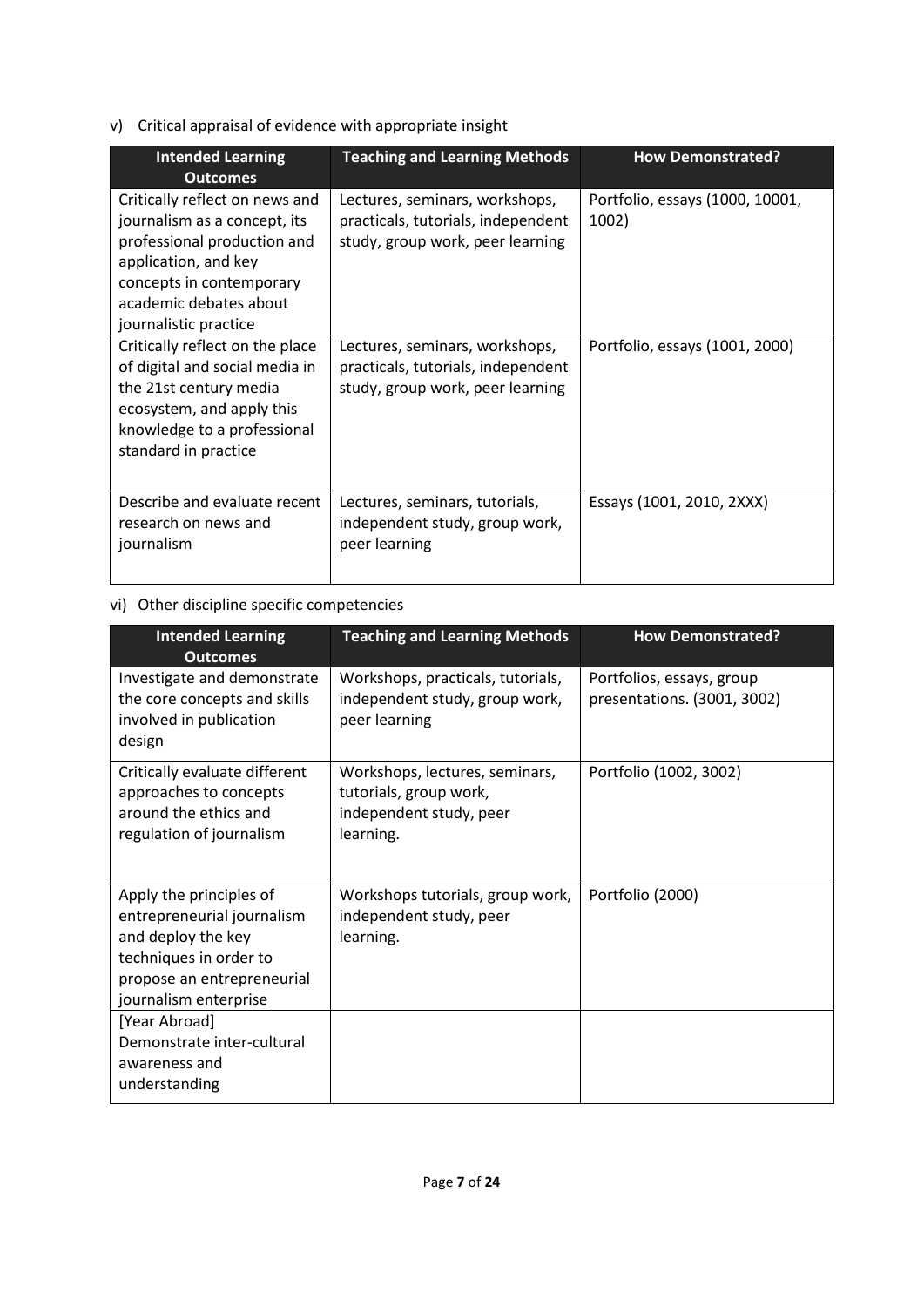## **b)** Transferable skills

## i) Oral communication

| <b>Intended Learning</b><br><b>Outcomes</b>                                                                                                       | <b>Teaching and Learning Methods</b>                                                             | <b>How Demonstrated?</b>                           |
|---------------------------------------------------------------------------------------------------------------------------------------------------|--------------------------------------------------------------------------------------------------|----------------------------------------------------|
| Critically evaluate different<br>approaches to concepts<br>around the ethics and<br>regulation of journalism                                      | Workshops, lectures, seminars,<br>tutorials, group work,<br>independent study, peer learning     | Portfolios, essays, group<br>presentations. (1002) |
| Develop existing skills and<br>acquire new competences<br>that will enable you to<br>assume significant<br>responsibility within<br>organisations | Workshops, lectures, seminars,<br>tutorials, group work,<br>independent study, peer<br>learning. | Group presentations, portfolios<br>(3001)          |

# ii) Written communication

| <b>Intended Learning</b><br><b>Outcomes</b>                                                        | <b>Teaching and Learning Methods</b>                                                 | <b>How Demonstrated?</b> |
|----------------------------------------------------------------------------------------------------|--------------------------------------------------------------------------------------|--------------------------|
| Recognise, describe, produce<br>and write a variety of news<br>formats to professional<br>standard | Workshops, practicals, tutorials,<br>independent study, group work,<br>peer learning | Portfolio (1000, 1003)   |
| Demonstrate knowledge of:                                                                          | Lectures, seminars, workshops,                                                       | Essays (1001, 2010)      |
| - theories and approaches to<br>the study of journalism                                            | practicals, tutorials, independent<br>study, group work, peer learning               |                          |
| - the history and<br>development of the news<br>media                                              |                                                                                      |                          |
| - the development of<br>journalism as an occupation                                                |                                                                                      |                          |
| - contemporary debates<br>about the news industry and<br>its future                                |                                                                                      |                          |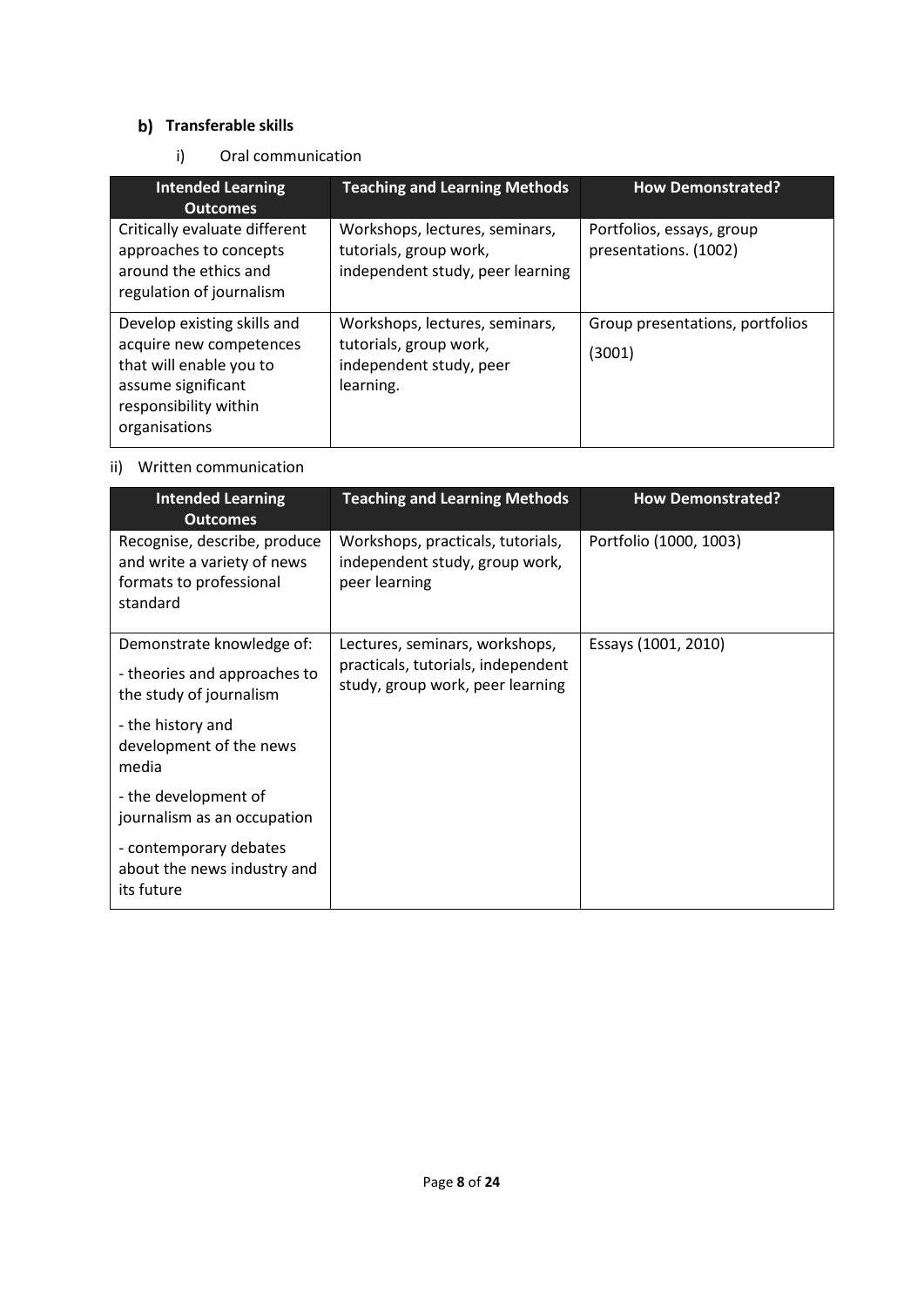| <b>Intended Learning</b><br><b>Outcomes</b>                                                                                                                                                                                                                                                              | <b>Teaching and Learning Methods</b>                             | <b>How Demonstrated?</b> |
|----------------------------------------------------------------------------------------------------------------------------------------------------------------------------------------------------------------------------------------------------------------------------------------------------------|------------------------------------------------------------------|--------------------------|
| Demonstrate skills in:                                                                                                                                                                                                                                                                                   | Lectures, seminars, tutorials,<br>independent study, group work, | Essays (1001, 2010)      |
| - communication<br>(formulating, articulating<br>arguments through writing)                                                                                                                                                                                                                              | peer learning                                                    |                          |
| - word processing and<br>presentation                                                                                                                                                                                                                                                                    |                                                                  |                          |
| - analysis and critical<br>evaluation                                                                                                                                                                                                                                                                    |                                                                  |                          |
| - time management<br>(attending lectures and<br>seminars; meeting<br>assessment deadlines)                                                                                                                                                                                                               |                                                                  |                          |
| Plan, conduct and report on<br>an independent research<br>project; conduct a review of<br>literature relevant to their<br>project; demonstrate the use<br>of appropriate theory,<br>method and empirical<br>analysis; show evidence of<br>critical analysis and<br>reflection in their<br>investigation. | Tutorials, independent study,<br>lectures.                       | Investigation. (3000)    |

# iii) Information technology

| <b>Intended Learning</b><br><b>Outcomes</b>                                                                                                                                     | <b>Teaching and Learning Methods</b>                                                                     | <b>How Demonstrated?</b> |
|---------------------------------------------------------------------------------------------------------------------------------------------------------------------------------|----------------------------------------------------------------------------------------------------------|--------------------------|
| Critically reflect on the place<br>of digital and social media in<br>the 21st century media<br>ecosystem, and apply this<br>knowledge to a professional<br>standard in practice | Lectures, seminars, workshops,<br>practicals, tutorials, independent<br>study, group work, peer learning | Essays (1001, 2000)      |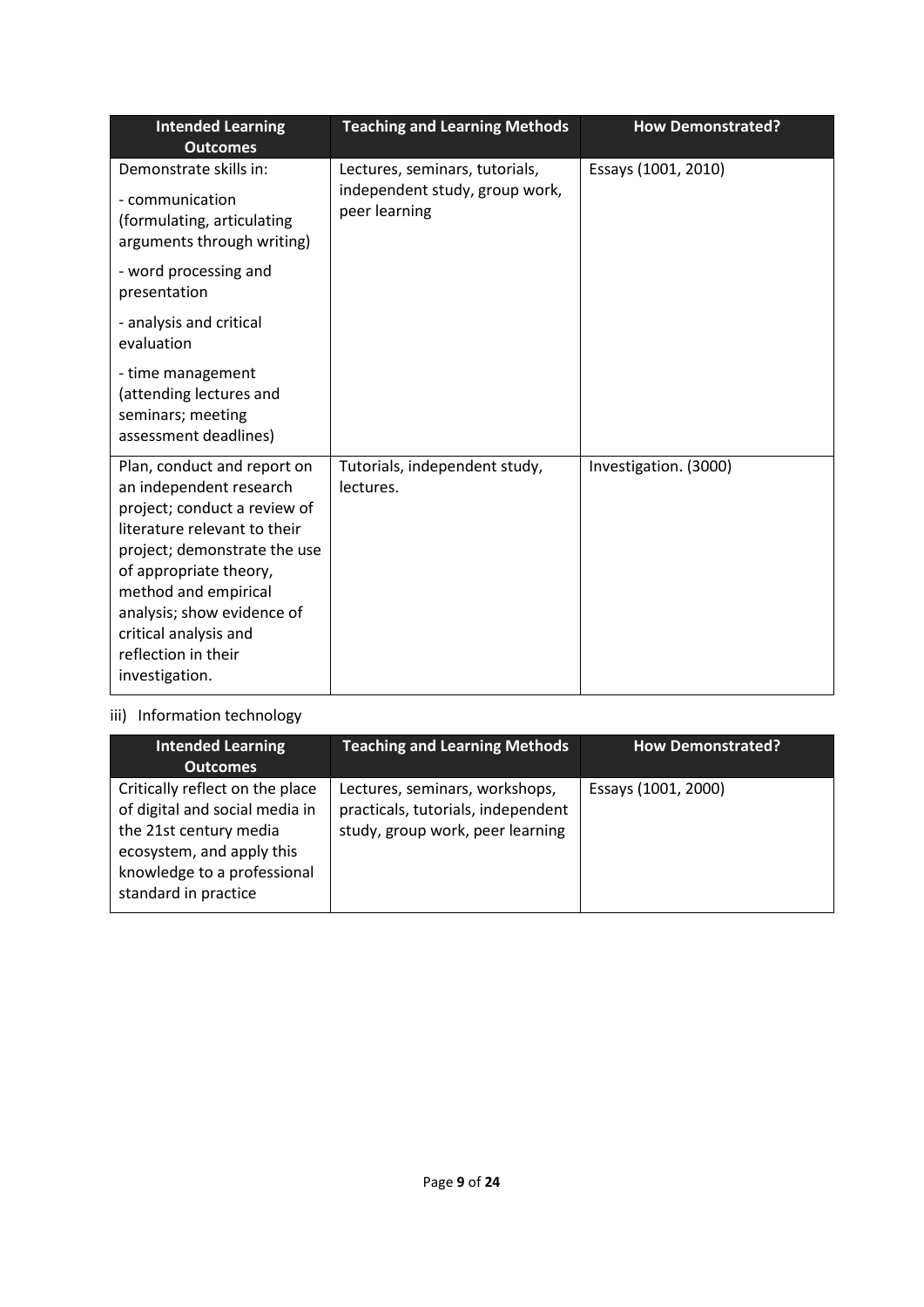| <b>Intended Learning</b><br><b>Outcomes</b>                                                           | <b>Teaching and Learning Methods</b>                                              | <b>How Demonstrated?</b> |
|-------------------------------------------------------------------------------------------------------|-----------------------------------------------------------------------------------|--------------------------|
| Demonstrate skills in:<br>- communication<br>(formulating, articulating<br>arguments through writing) | Lectures, seminars, tutorials,<br>independent study, group work,<br>peer learning | Essays (1001, 2010)      |
| - word processing and<br>presentation                                                                 |                                                                                   |                          |
| - analysis and critical<br>evaluation                                                                 |                                                                                   |                          |
| - time management<br>(attending lectures and<br>seminars; meeting<br>assessment deadlines             |                                                                                   |                          |

# iv) Numeracy

| <b>Intended Learning</b><br><b>Outcomes</b>                                                                                                                  | <b>Teaching and Learning Methods</b>                                              | <b>How Demonstrated?</b> |
|--------------------------------------------------------------------------------------------------------------------------------------------------------------|-----------------------------------------------------------------------------------|--------------------------|
| Demonstrate skills in:<br>- communication<br>(formulating, articulating<br>arguments through writing)                                                        | Lectures, seminars, tutorials,<br>independent study, group work,<br>peer learning | Essays (2010)            |
| - word processing and<br>presentation                                                                                                                        |                                                                                   |                          |
| - analysis and critical<br>evaluation                                                                                                                        |                                                                                   |                          |
| - time management<br>(attending lectures and<br>seminars; meeting<br>assessment deadlines)                                                                   |                                                                                   |                          |
| Apply the principles of<br>entrepreneurial journalism<br>and deploy the key<br>techniques in order to<br>propose an entrepreneurial<br>journalism enterprise | Workshops tutorials, group work,<br>independent study, peer<br>learning.          | Portfolio (2000)         |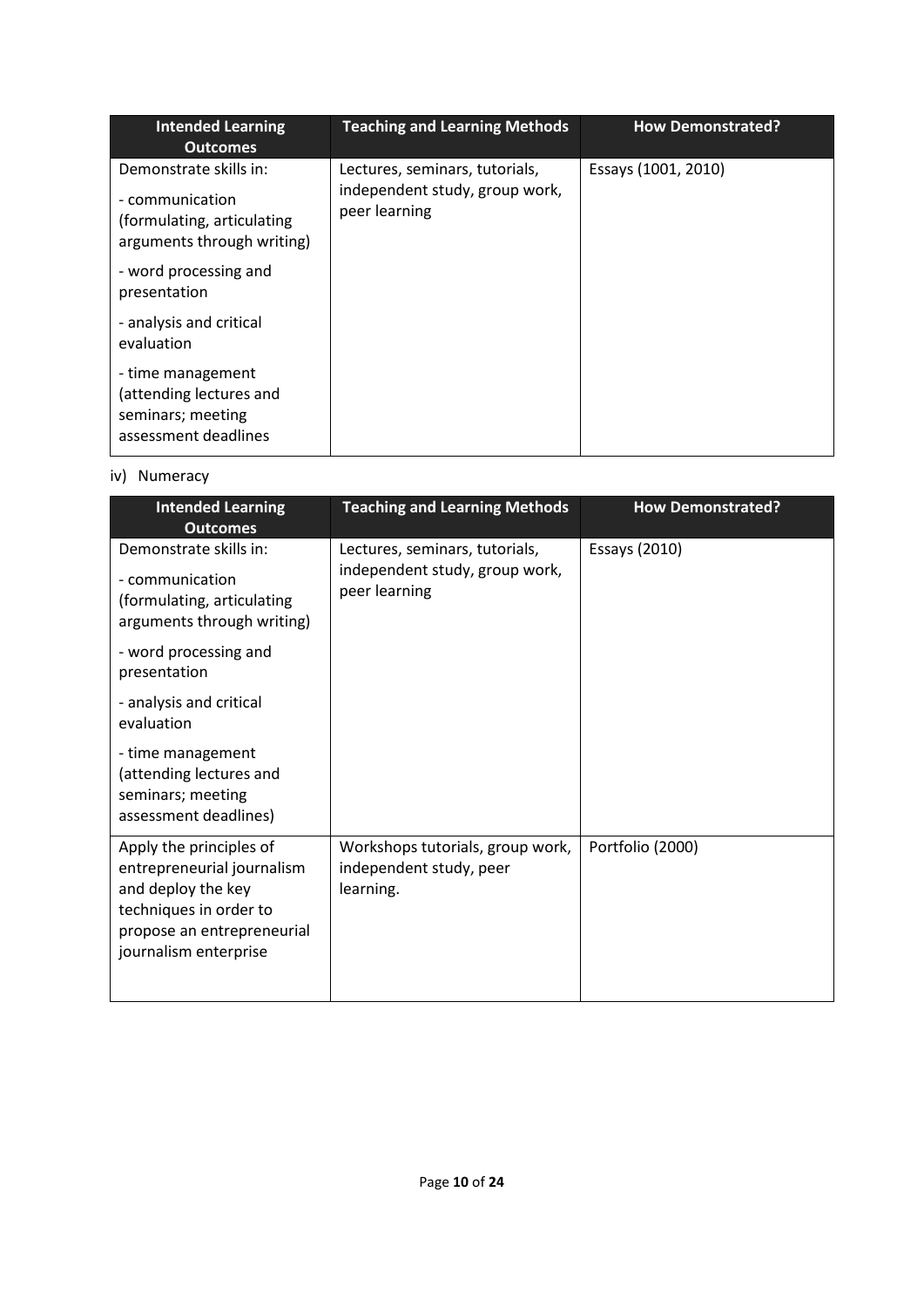## v) Team working

| <b>Intended Learning</b><br><b>Outcomes</b>                                                                                                                  | <b>Teaching and Learning Methods</b>                                                             | <b>How Demonstrated?</b>                           |  |
|--------------------------------------------------------------------------------------------------------------------------------------------------------------|--------------------------------------------------------------------------------------------------|----------------------------------------------------|--|
| Investigate and demonstrate<br>the core concepts and skills<br>involved in publication<br>design                                                             | Workshops, practicals, tutorials,<br>independent study, group work,<br>peer learning             | Portfolio (3001, 3002)                             |  |
| Critically evaluate different<br>approaches to concepts<br>around the ethics and<br>regulation of journalism                                                 | Workshops, lectures, seminars,<br>tutorials, group work,<br>independent study, peer<br>learning. | Portfolios, essays, group<br>presentations. (1002) |  |
| Apply the principles of<br>entrepreneurial journalism<br>and deploy the key<br>techniques in order to<br>propose an entrepreneurial<br>journalism enterprise | Workshops tutorials, group work,<br>independent study, peer<br>learning.                         | Portfolio (2000)                                   |  |
| Develop existing skills and<br>acquire new competences<br>that will enable you to<br>assume significant<br>responsibility within<br>organisations            | Workshops, lectures, seminars,<br>tutorials, group work,<br>independent study, peer learning     | Group presentations, portfolios<br>(3001.3002)     |  |

# vi) Problem solving

| <b>Intended Learning</b><br><b>Outcomes</b>                                                      | <b>Teaching and Learning Methods</b>                                                 | <b>How Demonstrated?</b>  |
|--------------------------------------------------------------------------------------------------|--------------------------------------------------------------------------------------|---------------------------|
| Investigate and demonstrate<br>the core concepts and skills<br>involved in publication<br>design | Workshops, practicals, tutorials,<br>independent study, group work,<br>peer learning | Portfolio (3001)          |
| Describe and evaluate recent<br>research on news and<br>journalism                               | Lectures, seminars, tutorials,<br>independent study, group work,<br>peer learning    | Essays (1001, 2010, 2XXX) |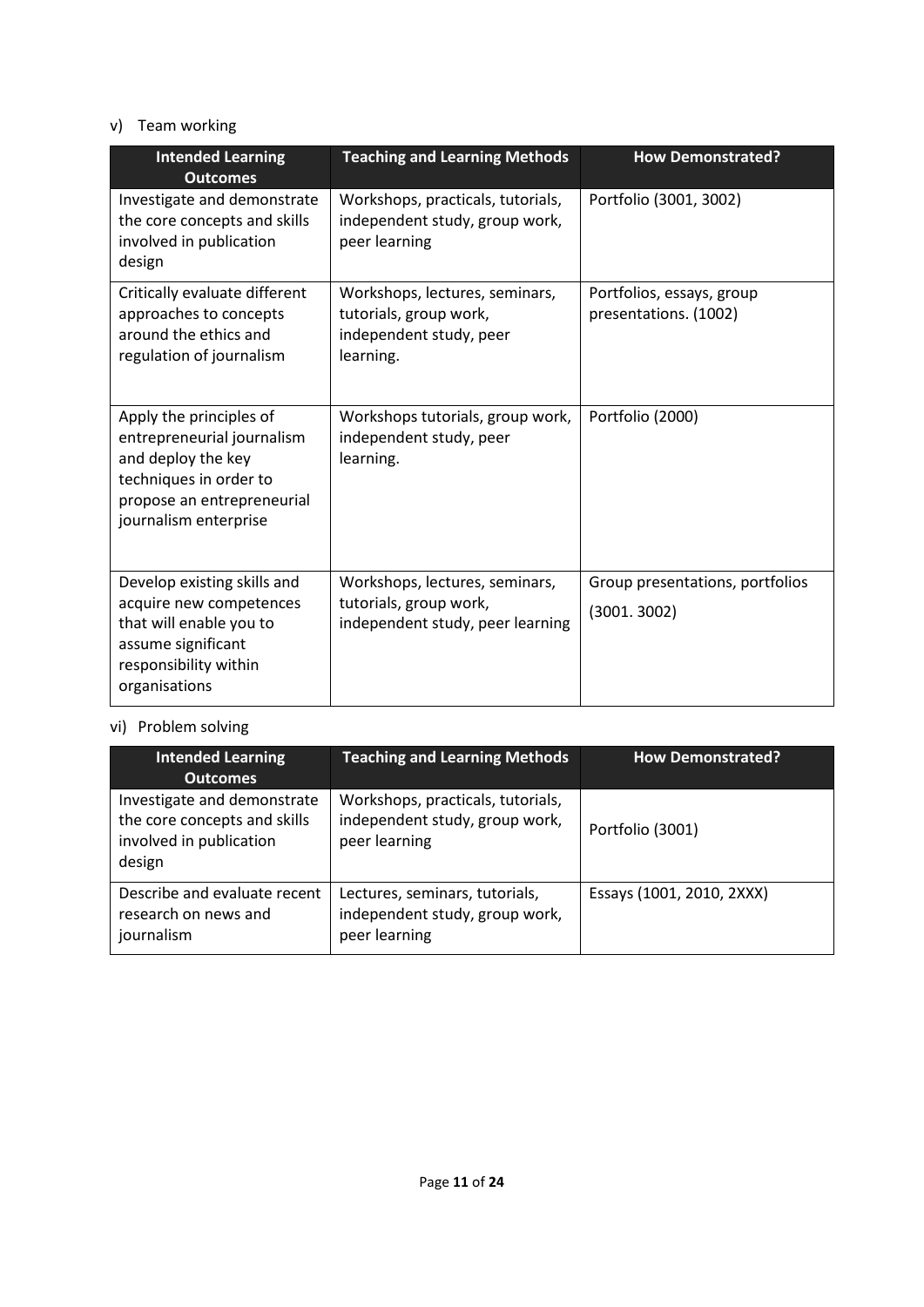| <b>Intended Learning</b><br><b>Outcomes</b>                                                                                                                                                                                                                                                             | <b>Teaching and Learning Methods</b>                                                             | <b>How Demonstrated?</b>        |
|---------------------------------------------------------------------------------------------------------------------------------------------------------------------------------------------------------------------------------------------------------------------------------------------------------|--------------------------------------------------------------------------------------------------|---------------------------------|
| Demonstrate knowledge of:                                                                                                                                                                                                                                                                               | Lectures, seminars, tutorials,                                                                   | Essays (1XXX, 1001, 2010, 2XXX) |
| - theories and approaches to<br>the study of journalism                                                                                                                                                                                                                                                 | independent study, group work,<br>peer learning                                                  |                                 |
| - the history and<br>development of the news<br>media                                                                                                                                                                                                                                                   |                                                                                                  |                                 |
| - the development of<br>journalism as an occupation                                                                                                                                                                                                                                                     |                                                                                                  |                                 |
| - contemporary debates<br>about the news industry and<br>its future                                                                                                                                                                                                                                     |                                                                                                  |                                 |
| Critically evaluate different<br>approaches to concepts<br>around the ethics and<br>regulation of journalism                                                                                                                                                                                            | Lectures, seminars, tutorials,<br>independent study, group work,<br>peer learning                | Essays (1002)                   |
| Apply the principles of<br>entrepreneurial journalism<br>and deploy the key<br>techniques in order to<br>propose an entrepreneurial<br>journalism enterprise                                                                                                                                            | Workshops, lectures, seminars,<br>tutorials, group work,<br>independent study, peer<br>learning. | Portfolio (2000)                |
| Plan, conduct and report on<br>an independent research<br>project; conduct a review of<br>literature relevant to their<br>project; demonstrate the use<br>of appropriate theory,<br>method and empirical<br>analysis; show evidence of<br>critical analysis and<br>reflection in their<br>investigation | Tutorials, independent study,<br>lectures.                                                       | Investigation (3000)            |

# vii) Information handling

| Intended Learning<br><b>Outcomes</b>                                                               | <b>Teaching and Learning Methods</b>                                                 | <b>How Demonstrated?</b> |
|----------------------------------------------------------------------------------------------------|--------------------------------------------------------------------------------------|--------------------------|
| Recognise, describe, produce<br>and write a variety of news<br>formats to professional<br>standard | Workshops, practicals, tutorials,<br>independent study, group work,<br>peer learning | Portfolio (1000)         |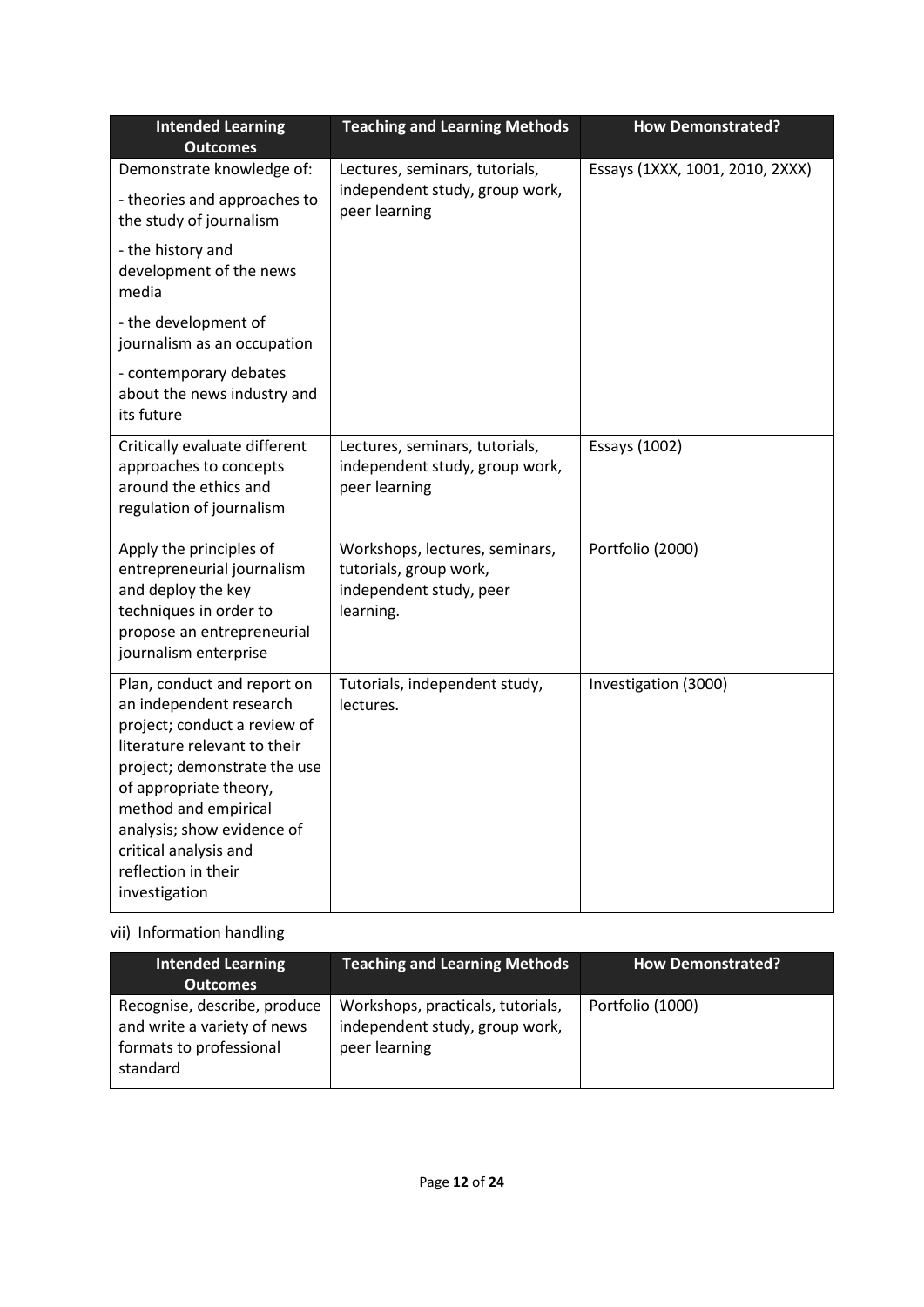| <b>Intended Learning</b><br><b>Outcomes</b>                                                                                                                                                                                                                                                             | <b>Teaching and Learning Methods</b><br><b>How Demonstrated?</b>                                         |                          |
|---------------------------------------------------------------------------------------------------------------------------------------------------------------------------------------------------------------------------------------------------------------------------------------------------------|----------------------------------------------------------------------------------------------------------|--------------------------|
| Develop and demonstrate<br>the acquisition of the<br>professional skills and<br>attributes needed to<br>produce original journalistic<br>material to a standard<br>acceptable for publication                                                                                                           | Workshops, practicals, tutorials,<br>independent study, group work,<br>peer learning                     | Portfolio (1000)         |
| Apply the principles of<br>entrepreneurial journalism<br>and deploy the key<br>techniques in order to<br>propose an entrepreneurial<br>journalism enterprise                                                                                                                                            | Lectures, seminars, workshops,<br>practicals, tutorials, independent<br>study, group work, peer learning | Portfolio, essays (2000) |
| Develop existing skills and<br>acquire new competences<br>that will enable you to<br>assume significant<br>responsibility within<br>organisations                                                                                                                                                       | Workshops, practicals, tutorials,<br>independent study, group work,<br>peer learning                     | Portfolio (3001)         |
| Plan, conduct and report on<br>an independent research<br>project; conduct a review of<br>literature relevant to their<br>project; demonstrate the use<br>of appropriate theory,<br>method and empirical<br>analysis; show evidence of<br>critical analysis and<br>reflection in their<br>investigation | Tutorials, independent study,<br>lectures.                                                               | Investigation (3000)     |

# viii) Skills for lifelong learning

| <b>Intended Learning</b><br><b>Outcomes</b>                                                                                                                                                          | <b>Teaching and Learning Methods</b>                                                                     | <b>How Demonstrated?</b> |
|------------------------------------------------------------------------------------------------------------------------------------------------------------------------------------------------------|----------------------------------------------------------------------------------------------------------|--------------------------|
| Critically reflect on news and<br>journalism as a concept, its<br>professional production and<br>application, and key<br>concepts in contemporary<br>academic debates about<br>journalistic practice | Lectures, seminars, workshops,<br>practicals, tutorials, independent<br>study, group work, peer learning | Portfolio, essays (1000) |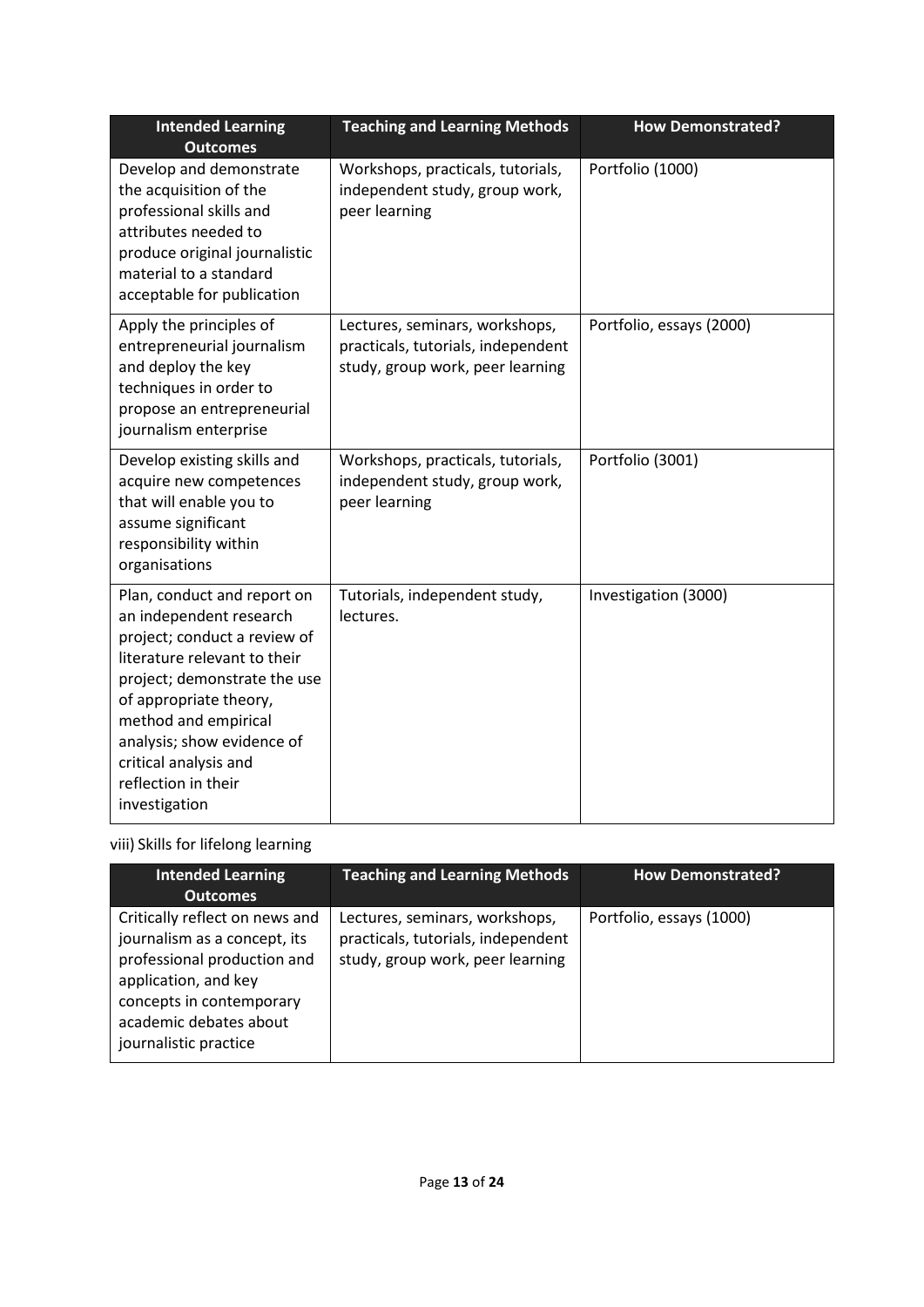| <b>Intended Learning</b><br><b>Outcomes</b>                                                                                                            | <b>Teaching and Learning Methods</b>                                                                     | <b>How Demonstrated?</b> |
|--------------------------------------------------------------------------------------------------------------------------------------------------------|----------------------------------------------------------------------------------------------------------|--------------------------|
| Demonstrate skills in:<br>- communication<br>(formulating, articulating<br>arguments through writing)                                                  | Lectures, seminars, workshops,<br>practicals, tutorials, independent<br>study, group work, peer learning | Portfolio, essays (2010) |
| - word processing and<br>presentation                                                                                                                  |                                                                                                          |                          |
| - analysis and critical<br>evaluation                                                                                                                  |                                                                                                          |                          |
| - time management<br>(attending lectures and<br>seminars; meeting<br>assessment deadlines)                                                             |                                                                                                          |                          |
| [Year Abroad]                                                                                                                                          |                                                                                                          |                          |
| Demonstrate strategies for<br>self- monitoring and<br>continued maintenance and<br>development of skills in a<br>different culture and<br>institutions |                                                                                                          |                          |

#### **10. Progression points**

This programme follows the standard Scheme of Progression set out in [Senate Regulations](http://www.le.ac.uk/senate-regulations) – see the version of Senate Regulation 5 governing undergraduate programmes relevant to the year of entry.

In cases where a student has failed to meet a requirement to progress he or she will be required to withdraw from the course. There is no requirement to pass the non-credit bearing modules for the purposes of progression.

### **Progression Points with a Year Abroad**

According to Senate Regulation 5.29, in the case of four-year programmes in which the year out does not count towards the final classification, the second and fourth years are used in determining the degree class, according to the standard scheme for three year programmes.

#### **Application to Transfer from single subject BA to BA with a Year Abroad**

Students are invited to apply at the end of their first year to transfer to the BA with a Year Abroad. Students are selected on the basis of their first year average of 60% and above with those obtaining the highest average having priority. In addition, performance is also reviewed, taking into account such indicators as attendance and observation of academic obligations. Absence from tutorials without mitigating circumstances and non-submission of required coursework would be examples of poor performance and would result in an application being rejected.

#### **Progression from 2nd year to year abroad**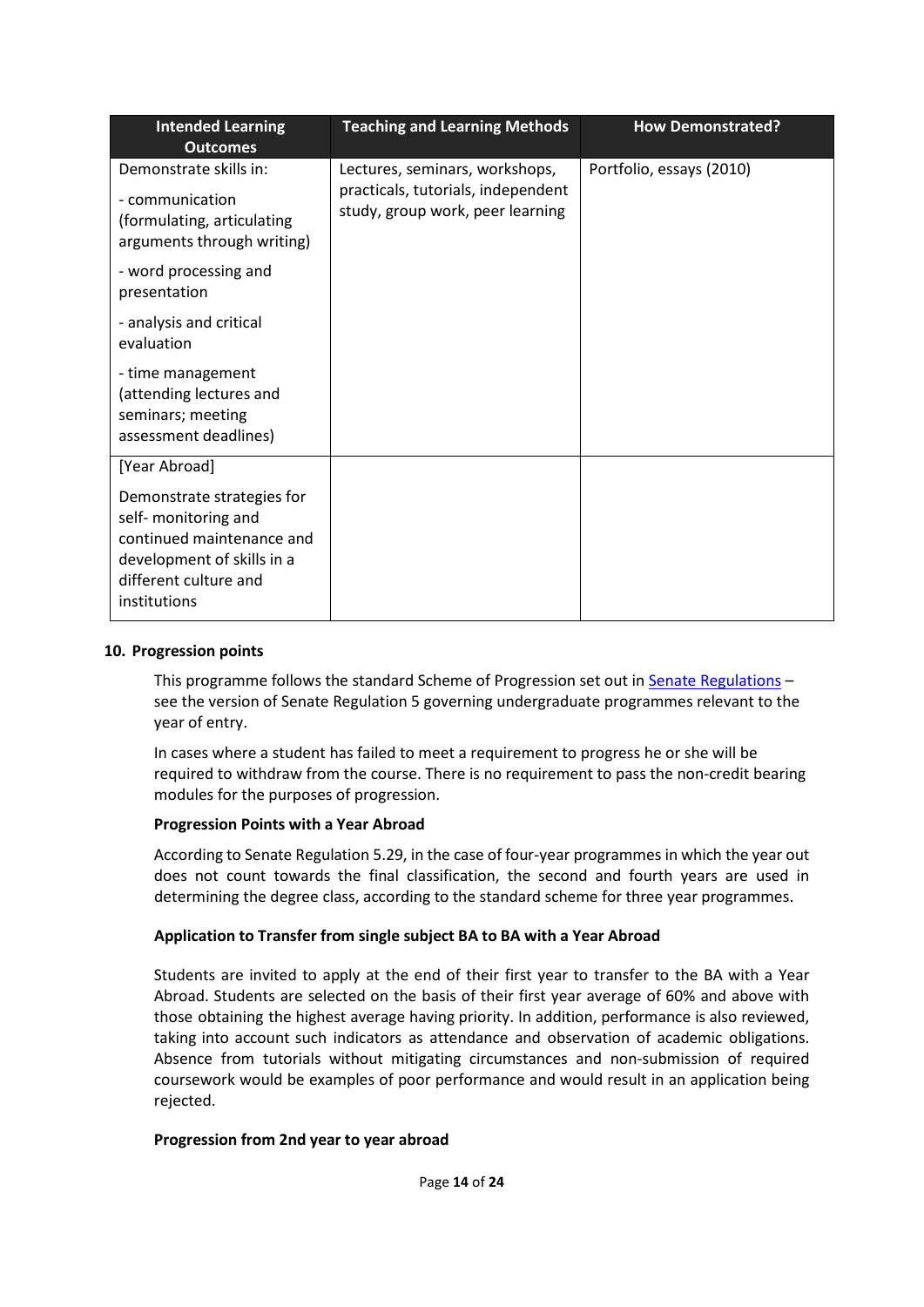Students may progress to the year abroad with no failed modules in year 2 and with an average mark of 60% from year 1 and 2. Good attendance and observation of academic obligations must continue to be maintained throughout year 2. Failure to do so may result in the opportunity to study abroad being withdrawn.

### **Progression from year abroad to final year**

For the year abroad year students are required to complete the equivalent of 60 ECTS if studying at a European partner institution or an equivalent number of credits at one of the International partner institutions.

For a student to progress to the final year of the BA with a Year Abroad programme the student hasto achieve an average of 50% for the whole year. If a student has failed to achieve an average of 50% for the year, including resit options as per the partner institution's rules, by the September Board of Examiners, the Board will consider whether the student should have to transfer on to the single subject BA for their final year, taking their overall attendance and observation of academic obligations into consideration.

## **Course transfers**

Transfers from BA Journalism to other subjects will be permitted, subject to the agreement of the receiving subjects. Transfers into the BA Journalism will only be permitted into the first year, due to the incremental and skills-building nature of the programme. To permit transfers into the second and third years would be detrimental to the academic success of students wishing to transfer.

### **11. Criteria for award and classification**

This programme follows the standard scheme of undergraduate award and classification set out in [Senate Regulations](http://www.le.ac.uk/senate-regulations) – see the version of *Senate Regulation 5 governing undergraduate programmes* relevant to the year of entry.

### **12. Special features**

Employability is embedded into the programmes through the provision of modules JO1005 Journalism Employability in the first year and JO2004 (Year 2 Placement) in the second year, both of which encourage and facilitate the development of student skills and attributes which will help the student make themselves more employable on graduation.

Students may apply to transfer to the BA (with a Year Abroad) after successful completion of the first year and subsequent successful completion of the second year.

The BA with a Year Abroad provides for students spending their third year at one of our partner institutions and then returning to Leicester for their final year.

Our partner institutions for the BA with a Year Abroad are currently:

- Erasmus University Rotterdam (Netherlands)
- Ludwig Maximilian University of Munich (Germany)
- Charles University Prague (Czech Republic)
- Deakin University (Australia)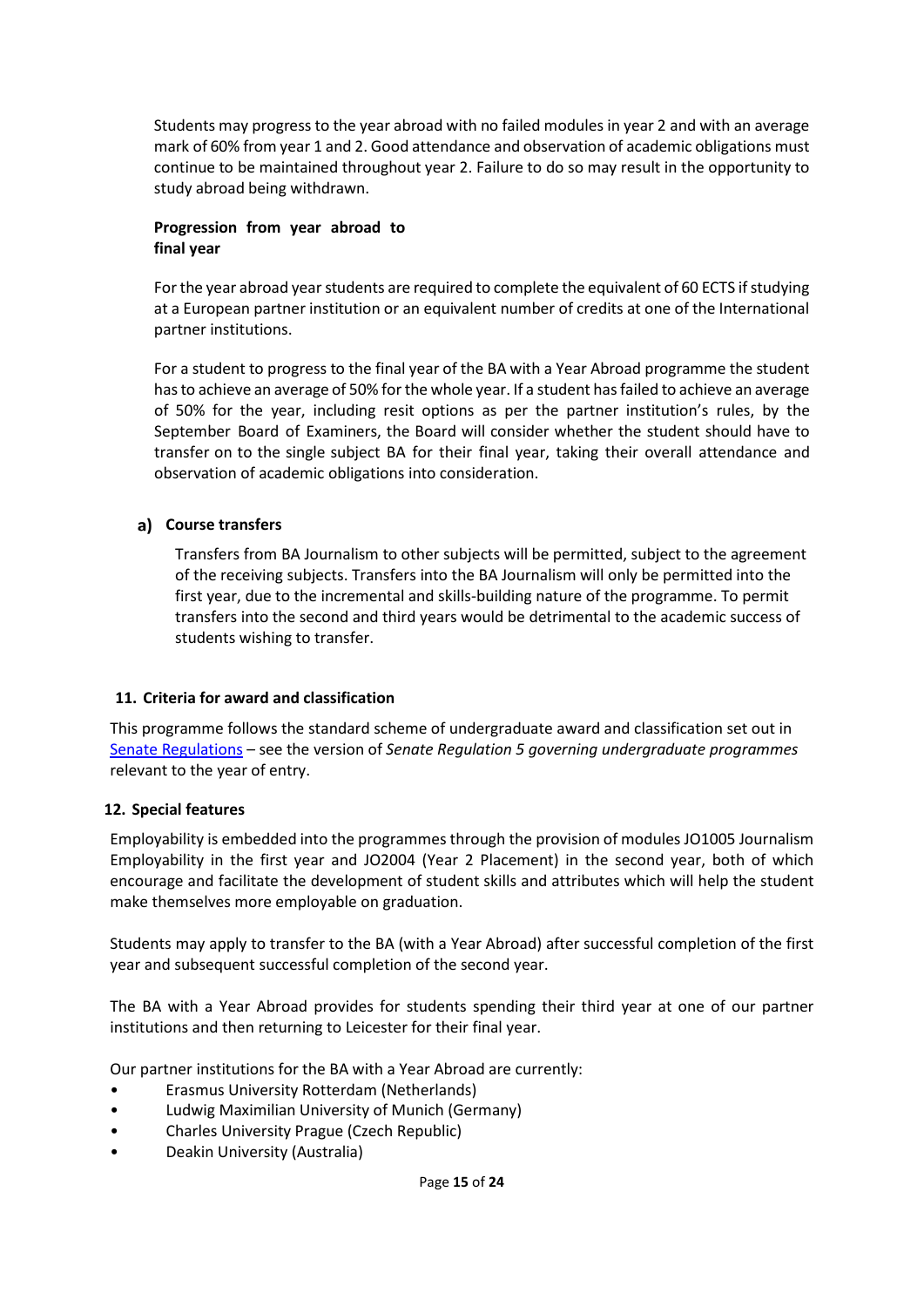- University of Windsor (Canada)
- Unitec (New Zealand)
- Illinois State University (USA)
- The University of Tulsa (USA)
- University of Miami Coral Gables (USA)
- California State University, Long Beach (USA)

This list is subject to change at short notice.

The exchange is a 'cultural exchange', so that students cannot apply to study at a University in a country/region from which they originally come.

Applications to transfer on to the BA with a Year Abroad degree are made towards the end of the first year. Students are selected on the basis of their first year marks.

## **13. Indications of programme quality**

Student achievement, NSS scores, external examiner reports, periodic review reports, graduate employment and destinations.

## **14.External Examiner(s) reports**

The details of the External Examiner(s) for this programme and the most recent External Examiners' reports for this programme can be found at [exampapers@Leicester](https://exampapers.le.ac.uk/) [log-in required]

## **15. Summary of programme/pathway delivery and assessment**

Single Honours BA Journalism students study key concepts, theories and research into journalism in JO1001 and develop their contextual knowledge of journalism in JO1002. They will acquire a full understanding of the wider field of Media and Communication in MS1001 and its history through MS1011 Media Origins.

In their second year, they will study and acquire skills in Broadcast Journalism (JO2001) and develop techniques for researching journalism in MS2016.

In their third year, students will study to conduct a Journalism investigation (JO3000) and select optional modules to make up their credit level. See below for details of optional modules.

Journalism students will also develop their employability in JO1004 and will be able to choose to carry out an industrial/professional credit-bearing placement (JO2004).

Third year students will choose an area of Journalism to study and research for their Journalism Investigation and make up their credits with a choice of two optional modules (see below for details).

As well as new Journalism modules, within the School a number of very relevant third year optional modules, reflecting academics' research interests, already existed and a selection of these will also be offered to Journalism students.

The separate academic years do not stand alone. Each academic year builds on the skills and understanding built up at the previous level, appropriate to the number of modules and variant of degree format being studied by the student.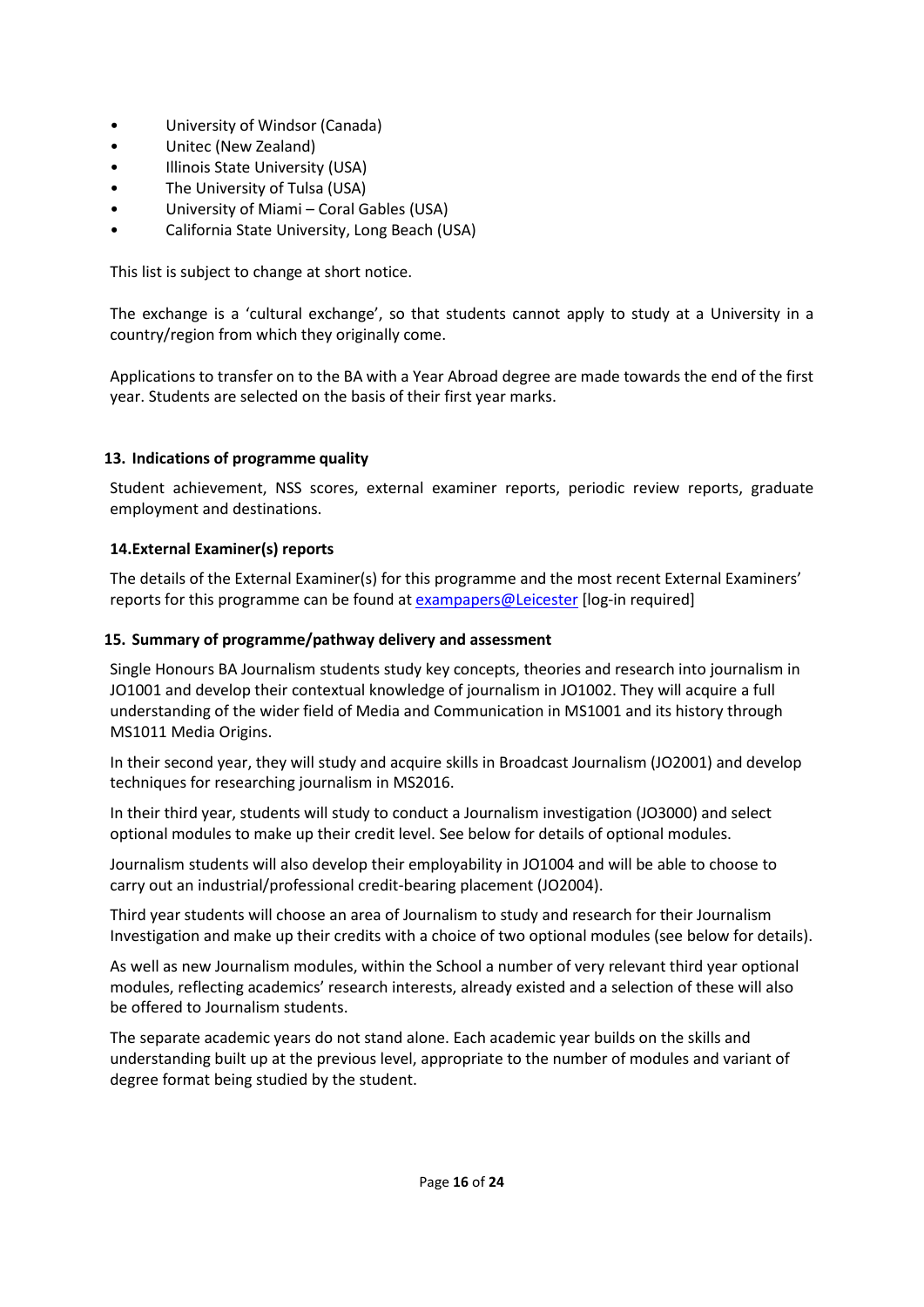

# **Programme Specification (Undergraduate) FOR ENTRY YEAR: 2022/23**

**Date created:** 09/2017 **Last amended:** 17/03/2022 **Version no.** 1

## **Appendix 1: Programme structure (programme regulations)**

The University regularly reviews its programmes and modules to ensure that they reflect the current status of the discipline and offer the best learning experience to students. On occasion, it may be necessary to alter particular aspects of a course or module.

#### **Updates to the programme**

| Academic year<br>affected | <b>Module Code(s)</b> | <b>Update</b>                                            |
|---------------------------|-----------------------|----------------------------------------------------------|
| 2024/25                   | MS3009                | Option module MS3009 moved from Semester 1 to Semester 2 |

BA Journalism

## **Level 4/Year 1 2021/22**

### Credit breakdown

| <b>Status</b> | <b>Year long</b>   | Semester 1         | Semester 2         |
|---------------|--------------------|--------------------|--------------------|
| Core          | Choose an<br>item. | 60 credits         | 60 credits         |
| Optional      | Choose an<br>item. | Choose an<br>item. | Choose an<br>item. |

120 credits in total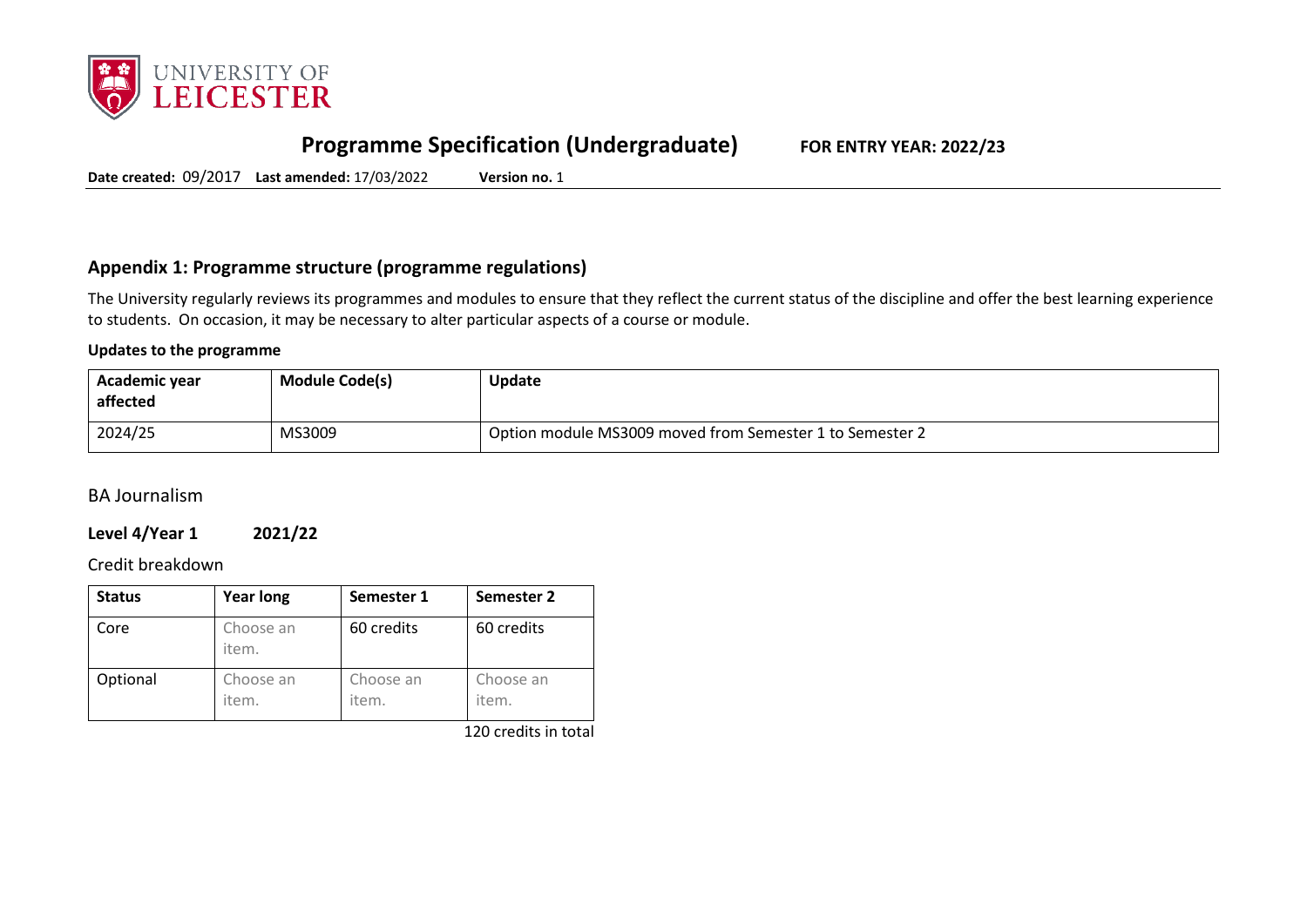# Core modules

| <b>Delivery period</b> | Code   | <b>Title</b>                            | <b>Credits</b> |
|------------------------|--------|-----------------------------------------|----------------|
| Sem 1                  | MS1001 | Introduction to Media and Communication | 30 credits     |
| Sem 1                  | JO1000 | News Basics                             | 15 credits     |
| Sem 1                  | MS1011 | Media Origins                           | 15 credits     |
| Sem 1                  | JO1005 | Introduction to Academic Skills         | 0 credits      |
| Sem <sub>2</sub>       | JO1001 | Key Concepts in Journalism              | 30 credits     |
| Sem <sub>2</sub>       | JO1003 | Features Journalism                     | 15 credits     |
| Sem <sub>2</sub>       | JO1002 | Journalism Ethics and Regulation        | 15 credits     |
| Sem <sub>2</sub>       | JO1004 | Journalism Employability                | 0 credits      |

# **Notes**

n/a

# **Level 5/Year 2 2022/23**

# Credit breakdown

| <b>Status</b> | <b>Year long</b>   | Semester 1 | Semester 2 |
|---------------|--------------------|------------|------------|
| Core          | Choose an<br>item. | 45 credits | 45 credits |
| Optional      | Choose an<br>item. | 15 credits | 15 credits |

120 credits in total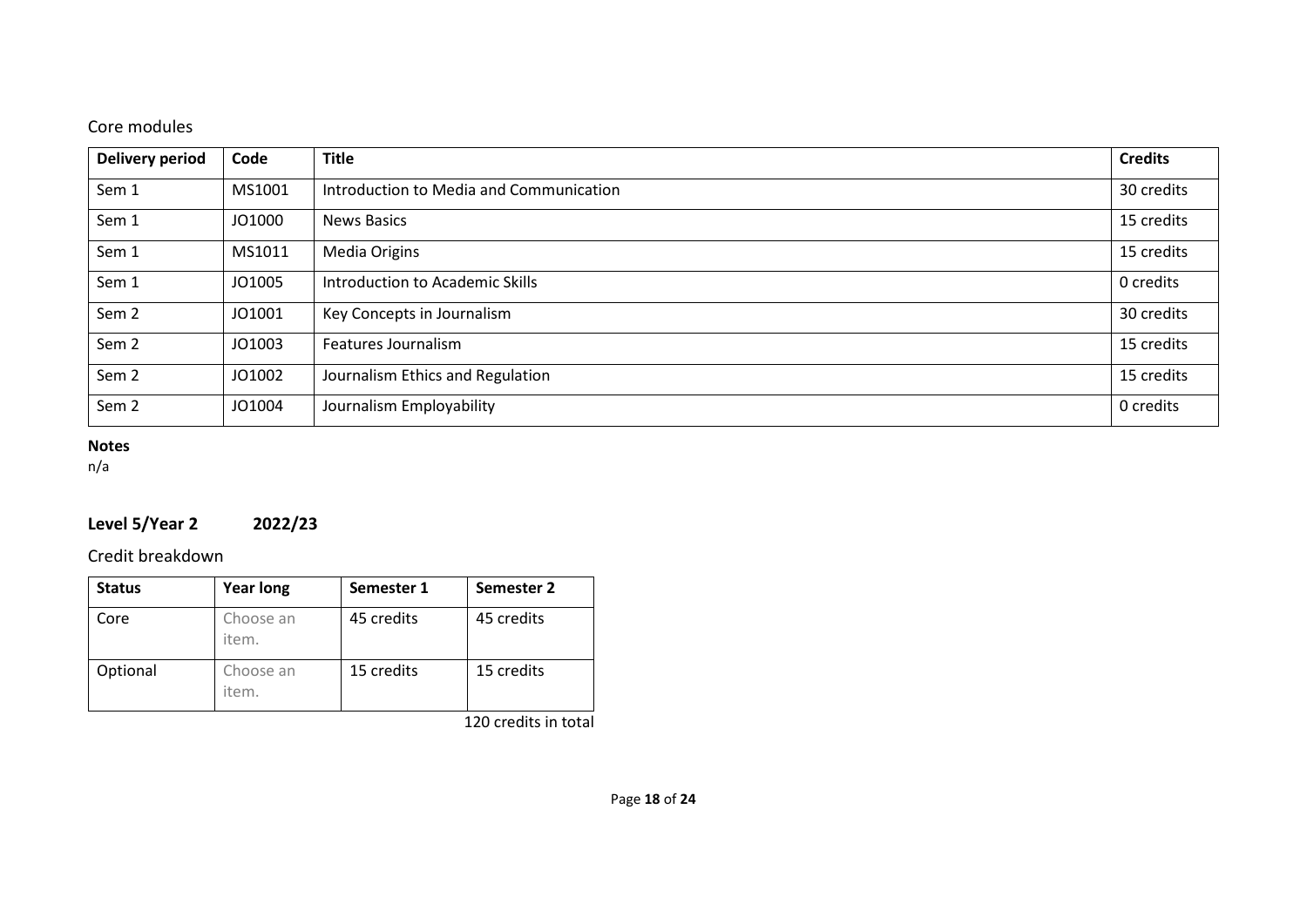## Core modules

| Delivery period  | Code   | <b>Title</b>                                              | <b>Credits</b> |
|------------------|--------|-----------------------------------------------------------|----------------|
| Sem 1            | JO2006 | Digital and Social Media Journalism- Context and Practice | 30 credits     |
| Sem 1            | JO2001 | Broadcast Journalism 1                                    | 15 credits     |
| Sem 1            | MS2013 | Professionalism and Employment in the Media               | 0 credits      |
| Sem <sub>2</sub> | MS2016 | Media and Communication Research in Practice              | 30 credits     |
| Sem <sub>2</sub> | MS2010 | Journalism Studies                                        | 15 credits     |

### **Notes**

 $[n/a]$ 

# Option modules

| <b>Delivery period</b> | Code   | <b>Title</b>                   | <b>Credits</b> |
|------------------------|--------|--------------------------------|----------------|
| Semester 1             | MS2000 | The Production of News         | 15 credits     |
| Semester 1             | MS2001 | <b>Political Communication</b> | 15 credits     |
| Semester 2             | JO2003 | Broadcast Journalism 2         | 15 credits     |
| Semester 2             | JO2004 | Magazine Journalism            | 15 credits     |

### **Notes**

This is an indicative list of option modules and not definitive of what will be available. Option module choice is also subject to availability, timetabling, student number restrictions and, where appropriate, students having taken appropriate pre-requisite modules.

# **Level 6/Year 3 2023/24**

Credit breakdown

| <b>Status</b> | <b>Year long</b> | Semester 1 | <b>Semester 2</b> |
|---------------|------------------|------------|-------------------|
| Core          | 30 credits       | 15 credits | 15 credits        |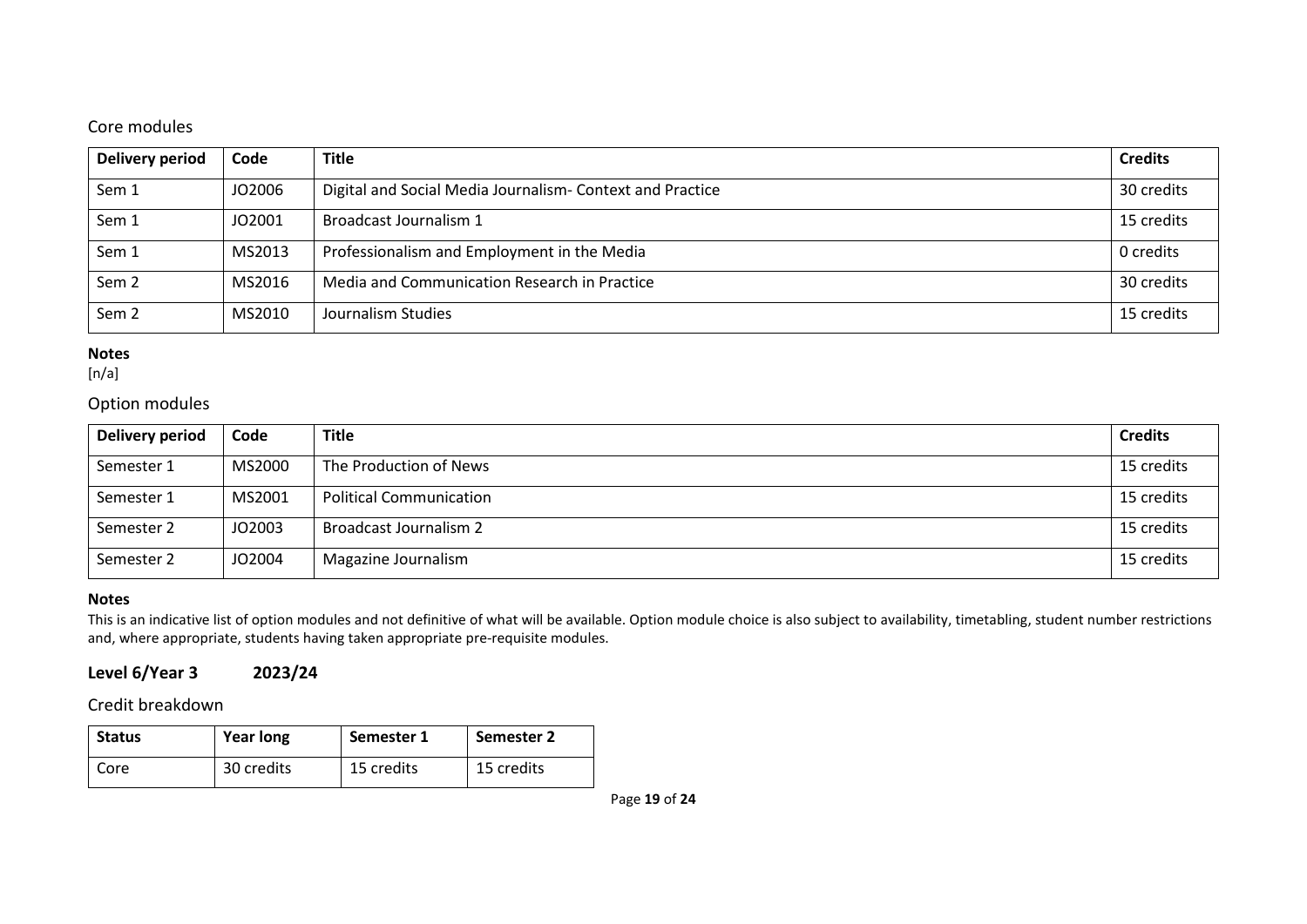| <b>Status</b> | Year long          | Semester 1 | Semester 2 |
|---------------|--------------------|------------|------------|
| Optional      | Choose an<br>item. | 30 credits | 30 credits |

120 credits in total

# Core modules

| Delivery period  | Code   | <b>Title</b>                | <b>Credits</b> |
|------------------|--------|-----------------------------|----------------|
| Year long        | JO3000 | Journalism Investigation    | 30 credits     |
| Sem 1            | JO3001 | Publishing Project 1        | 15 credits     |
| Sem <sub>2</sub> | JO3002 | <b>Publishing Project 2</b> | 15 credits     |

## **Notes**

n/a

# Option modules

| <b>Delivery</b><br>period | Code   | <b>Title</b>                | <b>Credits</b> |
|---------------------------|--------|-----------------------------|----------------|
| Semester 1                | JO3006 | Journalism Placement        | 15<br>credits  |
| Semester 1                | MS3024 | <b>Reporting Panics</b>     | 15<br>credits  |
| Semester 1                | JO3007 | <b>Political Journalism</b> | 15<br>credits  |
| Semester 2                | JO3003 | Sports Journalism           | 15<br>credits  |
| Semester 2                | JO3004 | Data Journalism             | 15<br>credits  |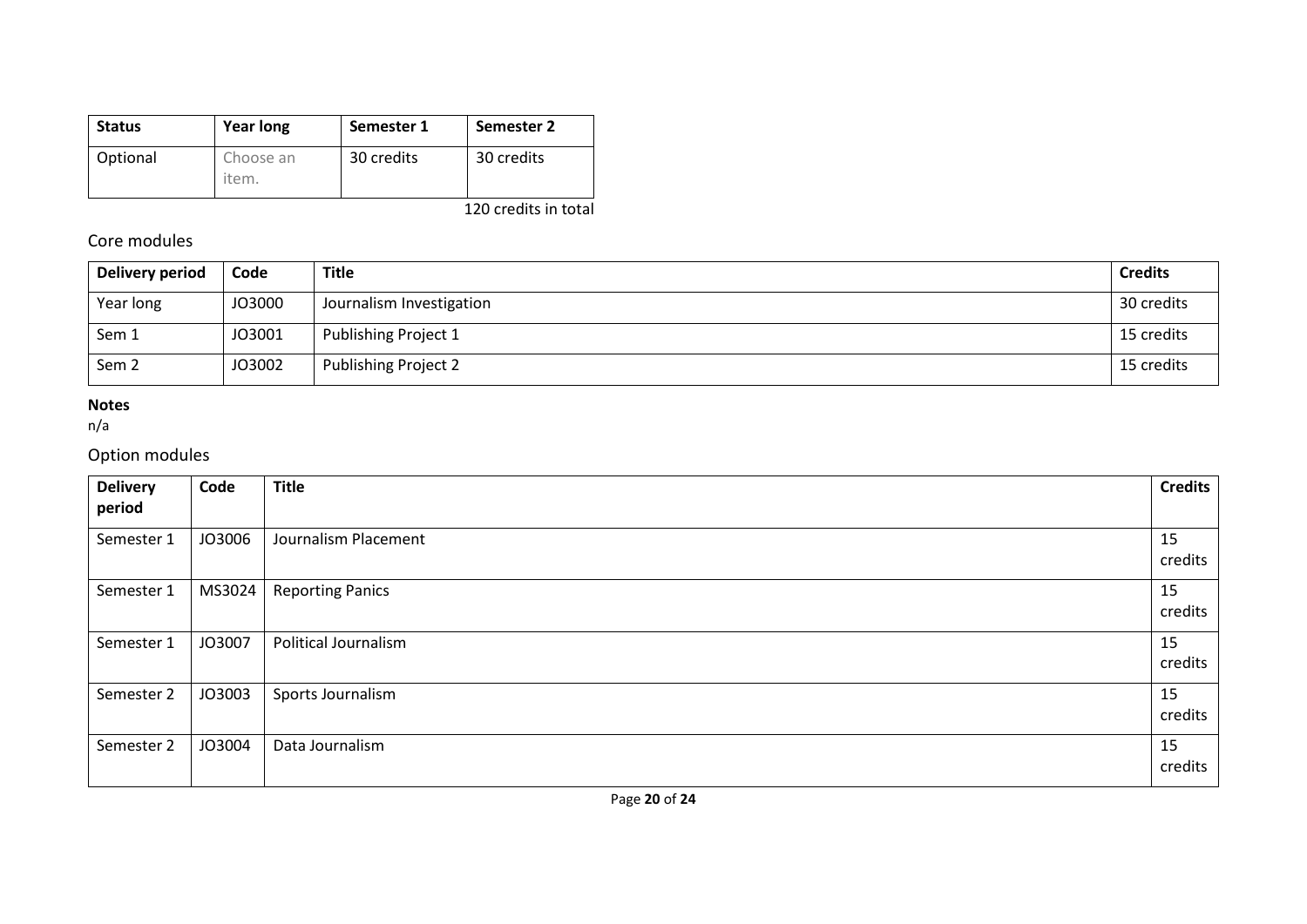| <b>Delivery</b> | Code   | <b>Title</b>                           |         | <b>Credits</b> |
|-----------------|--------|----------------------------------------|---------|----------------|
| period          |        |                                        |         |                |
| Semester 2      | MS3025 | Online Journalism: Theory and Practice |         | 15             |
|                 |        |                                        |         | credits        |
| Semester 2      | MS3026 | <b>Community Radio in Practice</b>     |         | 15             |
|                 |        |                                        |         | credits        |
| Semester 2      | MS3027 | Writing for PR                         |         | 15             |
|                 |        |                                        |         | credits        |
| Semester 2      | MS3009 | The Media, Celebrity and Fan Culture   | 15      |                |
|                 |        |                                        | credits |                |

#### **Notes**

This is an indicative list of option modules and not definitive of what will be available. Option module choice is also subject to availability, timetabling, student number restrictions and, where appropriate, students having taken appropriate pre-requisite modules.

## **Appendix 2: Module specifications**

See undergraduat[e module specification database](http://www.le.ac.uk/sas/courses/documentation) (Note - modules are organized by year of delivery).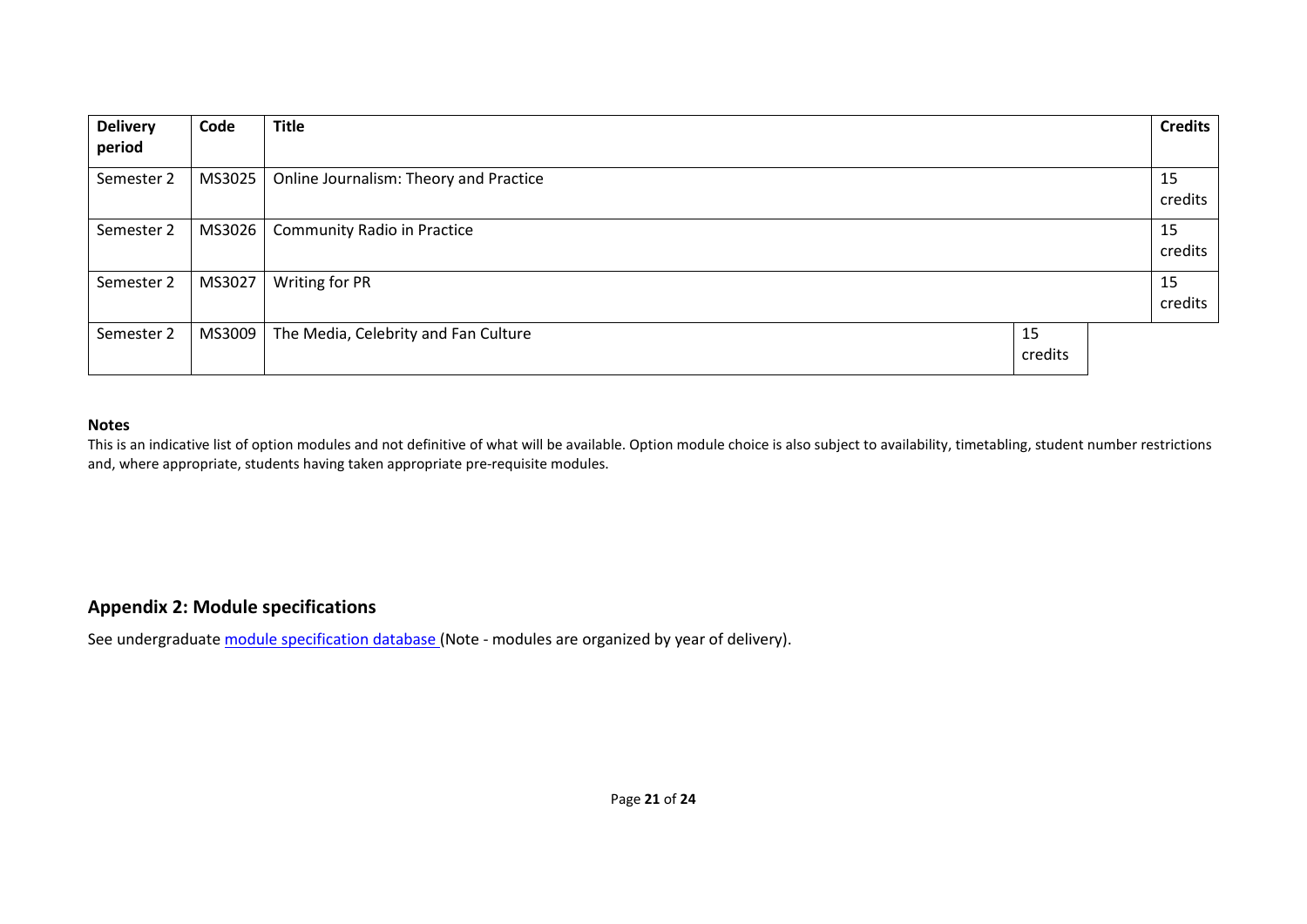**Appendix 3: Skills matrix**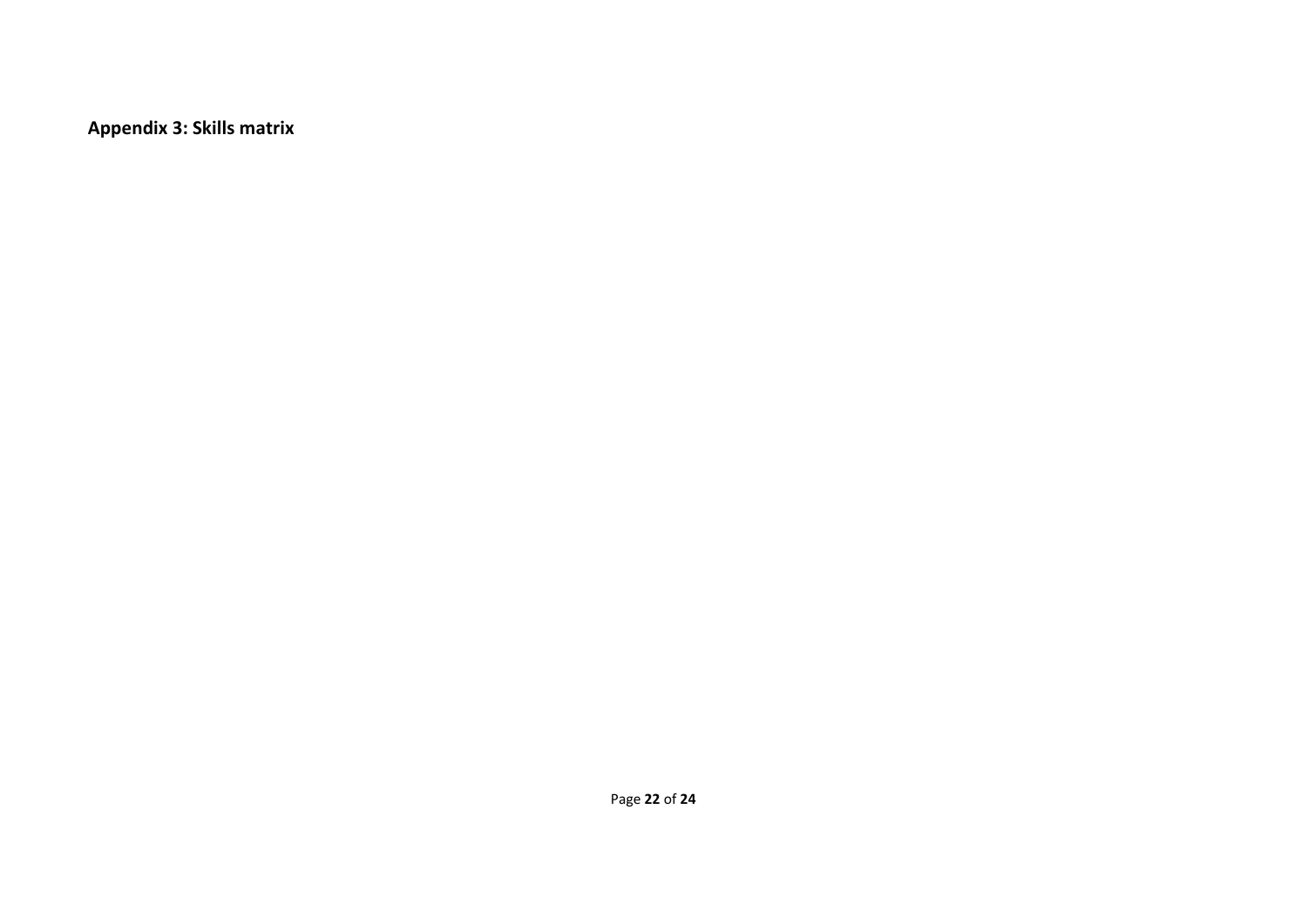| Programme Specification Appendix 3<br>Skills Matrix: (PL33) BA Media and Society Post-Curriculum Transformation<br>Date amended: 30/05/17                                           |                                           |                         |                         |                                  |                         |                           |                         |                                                         |                                 |               |                                                     |               |                                                                                 |                         |                                                         |                                 |                                 |               |                                                  |               |                                         |                         |               |                                                  |                                 |                                         |
|-------------------------------------------------------------------------------------------------------------------------------------------------------------------------------------|-------------------------------------------|-------------------------|-------------------------|----------------------------------|-------------------------|---------------------------|-------------------------|---------------------------------------------------------|---------------------------------|---------------|-----------------------------------------------------|---------------|---------------------------------------------------------------------------------|-------------------------|---------------------------------------------------------|---------------------------------|---------------------------------|---------------|--------------------------------------------------|---------------|-----------------------------------------|-------------------------|---------------|--------------------------------------------------|---------------------------------|-----------------------------------------|
| <b>Programme Learning Outcomes</b><br>(a) Discipline specific knowledge and competencies                                                                                            | <b>MS1001</b>                             | <b>MS1003</b>           | <b>MS1009</b>           | <b>MS1010 Creative Audiences</b> | <b>IS2000</b>           | VIS2001                   | <b>AS2006</b>           | <b>AS2009</b>                                           | <b>VIS2012</b>                  | <b>AS2013</b> | MS2016 Media and Communication Research in Practice | <b>AS3000</b> | VIS3003                                                                         | <b>AS3004</b>           | <b>AS3005</b>                                           | <b>AS3030</b>                   | /S3009                          | VISSOT        | <b>AS3013</b>                                    | <b>AS3014</b> | VIS3021                                 | <b>ISS022</b>           | <b>MS3024</b> | <b>MS3025</b>                                    | <b>MS3027</b>                   | MS3019 Advertising and Consumer Culture |
| (vi) Other discipline specific competencies<br>Multimedia or video production techniques                                                                                            |                                           |                         |                         |                                  |                         |                           |                         |                                                         |                                 |               |                                                     |               |                                                                                 |                         |                                                         |                                 |                                 |               |                                                  |               |                                         |                         |               |                                                  |                                 |                                         |
| Media research methodology<br>Online journalism techniques                                                                                                                          |                                           |                         |                         |                                  |                         |                           |                         |                                                         |                                 |               | $\overline{\mathbf{x}}$                             |               |                                                                                 |                         |                                                         | $\overline{\mathbf{x}}$         |                                 |               |                                                  |               |                                         |                         |               | $\mathbf x$                                      |                                 |                                         |
| (b) Transferable skills<br>(i) Oral communication                                                                                                                                   |                                           |                         |                         |                                  |                         |                           |                         |                                                         |                                 |               |                                                     |               |                                                                                 |                         |                                                         |                                 |                                 |               |                                                  |               |                                         |                         |               |                                                  |                                 |                                         |
| Make verbal presentations to a variety of audiences<br>Demonstrate ability to choose appropriate format/language<br>Use appropriate presentation aids<br>(ii) Written communication |                                           |                         |                         |                                  |                         | $\frac{x}{x}$             | $x \times$              | ×<br>$\overline{\mathbf{x}}$<br>$\overline{\mathbf{x}}$ |                                 |               |                                                     | $\frac{x}{x}$ | $\boldsymbol{\mathsf{x}}$<br>$\overline{\mathbf{x}}$<br>$\overline{\mathbf{x}}$ |                         | ×<br>$\overline{\mathbf{x}}$<br>$\overline{\mathbf{x}}$ |                                 |                                 |               | $\mathbf{x}^{\times}$<br>$\overline{\mathbf{x}}$ |               | $\mathbf{x}$<br>$\overline{\mathbf{x}}$ |                         |               | $\mathbf{x}^{\times}$<br>$\overline{\mathbf{x}}$ |                                 |                                         |
| Produce a variety of work in different formats<br>Effective communication of ideas and arguments                                                                                    | ×<br>$\overline{\mathbf{x}}$              | $\frac{x}{x}$           |                         | $\mathbf{x}$                     | $\frac{x}{x}$           | $x \times$                | $\times$                | $\pmb{\times}$<br>$\mathbf x$                           | $\mathbf{x}$                    |               | $\frac{\mathbf{x}}{\mathbf{x}}$                     | $\frac{x}{x}$ | $\frac{x}{x}$                                                                   | $x \times$              | $\frac{x}{x}$                                           | $\frac{x}{x}$                   |                                 | $\frac{x}{x}$ | $x \times$                                       | $x \times$    | $\frac{x}{x}$                           | $\frac{x}{x}$           | $x \times$    | $\mathbf{x}$                                     | $x \times$                      |                                         |
| Critically review own work                                                                                                                                                          | $\overline{\mathbf{x}}$                   |                         | $\overline{\mathbf{x}}$ | $\overline{\mathbf{x}}$          |                         |                           |                         | $\overline{\mathbf{x}}$                                 | $\overline{\mathbf{x}}$         |               |                                                     |               |                                                                                 |                         |                                                         |                                 | $\frac{\mathsf{x}}{\mathsf{x}}$ |               |                                                  |               |                                         |                         |               | $\overline{\mathbf{x}}$                          |                                 | $\frac{\mathbf{x}}{\mathbf{x}}$         |
| (iii) Information technology<br>File creation management and storage                                                                                                                |                                           |                         |                         |                                  |                         |                           |                         | ×                                                       | $\overline{\mathbf{x}}$         |               |                                                     |               |                                                                                 |                         |                                                         | ×                               |                                 |               |                                                  |               |                                         |                         |               |                                                  | $\overline{\mathbf{x}}$         |                                         |
| Use of electronic sources including internet, email, library cat.<br>Word processing inc. formatting and charts, graphs                                                             | $\mathbf{x}$                              | $\mathbf{x}^{\times}$   |                         | $\frac{\mathsf{x}}{\mathsf{x}}$  | $\mathbf{x}$            | $\mathbf{x}$              | $\mathbf{x}^{\times}$   | $\frac{\mathsf{x}}{\mathsf{x}}$                         | $\frac{\mathsf{x}}{\mathsf{x}}$ |               | $x \times x$                                        | $\frac{x}{x}$ | $\mathbf{x}$                                                                    | $\mathbf{x}$            | $\mathbf{x}$                                            | $\frac{x}{x}$                   | $\mathbf{x}$                    | $\frac{x}{x}$ | $\frac{x}{x}$                                    | $\mathbf{x}$  | $\mathbf{x}$                            | $\mathbf{x}$            | $\frac{x}{x}$ | $x \times$                                       | $\frac{\mathsf{x}}{\mathsf{x}}$ | $\mathbf{x}$                            |
| Use of spreadsheets, charts, and graphs<br>(iv) Numeracy                                                                                                                            |                                           |                         |                         |                                  |                         |                           |                         |                                                         |                                 |               |                                                     |               |                                                                                 |                         |                                                         |                                 |                                 |               |                                                  |               |                                         |                         |               |                                                  |                                 |                                         |
| Manipulate/present figures to support an idea or argument<br>Graphical display of data                                                                                              | $\overline{\mathbf{x}}$                   | $\overline{\mathbf{x}}$ |                         |                                  | $\overline{\mathbf{x}}$ | $\overline{\mathbf{x}}$   | $\overline{\mathbf{x}}$ |                                                         |                                 |               | $\overline{\mathbf{x}}$<br>$\overline{\mathbf{x}}$  |               | $\overline{\mathbf{x}}$                                                         | $\overline{\mathbf{x}}$ | $\overline{\mathbf{x}}$                                 | $\overline{\mathbf{x}}$<br>×    |                                 |               |                                                  |               | $\overline{\mathbf{x}}$                 | $\overline{\mathbf{x}}$ |               | $\overline{\mathbf{x}}$                          |                                 |                                         |
| Draw appropriate conclusions from numerical/graphical data<br>Appreciate basic concepts in research                                                                                 | $\pmb{\times}$<br>$\overline{\mathbf{x}}$ | $\pmb{\times}$          |                         | $\overline{\mathbf{x}}$          | $\overline{\mathbf{x}}$ | $\boldsymbol{\mathsf{x}}$ | $\overline{\mathbf{x}}$ |                                                         |                                 |               | $\overline{\mathbf{x}}$<br>$\overline{\mathbf{x}}$  |               | $\pmb{\times}$                                                                  | $\mathbf x$             | $\overline{\mathbf{x}}$                                 | $\frac{\mathsf{x}}{\mathsf{x}}$ | $\overline{\mathbf{x}}$         |               |                                                  |               | $\overline{\mathbf{x}}$                 | $\pmb{\times}$          |               | $\overline{\mathbf{x}}$                          |                                 |                                         |
| Calculate and use simple statistics e.g. means                                                                                                                                      |                                           |                         |                         |                                  |                         |                           |                         |                                                         |                                 |               |                                                     |               |                                                                                 |                         |                                                         | $\overline{\mathbf{x}}$         |                                 |               |                                                  |               |                                         |                         |               |                                                  |                                 |                                         |
|                                                                                                                                                                                     |                                           |                         |                         |                                  |                         |                           |                         |                                                         |                                 |               |                                                     |               |                                                                                 |                         |                                                         |                                 |                                 |               |                                                  |               |                                         |                         |               |                                                  |                                 |                                         |
|                                                                                                                                                                                     |                                           |                         |                         |                                  |                         |                           |                         |                                                         |                                 |               |                                                     |               |                                                                                 |                         |                                                         |                                 |                                 |               |                                                  |               |                                         |                         |               |                                                  |                                 |                                         |
|                                                                                                                                                                                     |                                           |                         |                         |                                  |                         |                           |                         |                                                         |                                 |               |                                                     |               |                                                                                 |                         |                                                         |                                 |                                 |               |                                                  |               |                                         |                         |               |                                                  |                                 |                                         |
|                                                                                                                                                                                     |                                           |                         |                         |                                  |                         |                           |                         |                                                         |                                 |               |                                                     |               |                                                                                 |                         |                                                         |                                 |                                 |               |                                                  |               |                                         |                         |               |                                                  |                                 |                                         |
|                                                                                                                                                                                     |                                           |                         |                         |                                  |                         |                           |                         |                                                         |                                 |               |                                                     |               |                                                                                 |                         |                                                         |                                 |                                 |               |                                                  |               |                                         |                         |               |                                                  |                                 |                                         |
|                                                                                                                                                                                     |                                           |                         |                         |                                  |                         |                           |                         |                                                         |                                 |               |                                                     |               |                                                                                 |                         |                                                         |                                 |                                 |               |                                                  |               |                                         |                         |               |                                                  |                                 |                                         |
|                                                                                                                                                                                     |                                           |                         |                         |                                  |                         |                           |                         |                                                         |                                 |               |                                                     |               |                                                                                 |                         |                                                         |                                 |                                 |               |                                                  |               |                                         |                         |               |                                                  |                                 |                                         |
|                                                                                                                                                                                     |                                           |                         |                         |                                  |                         |                           |                         |                                                         |                                 |               |                                                     |               |                                                                                 |                         |                                                         |                                 |                                 |               |                                                  |               |                                         |                         |               |                                                  |                                 |                                         |
|                                                                                                                                                                                     |                                           |                         |                         |                                  |                         |                           |                         |                                                         |                                 |               |                                                     |               |                                                                                 |                         |                                                         |                                 |                                 |               |                                                  |               |                                         |                         |               |                                                  |                                 |                                         |
|                                                                                                                                                                                     |                                           |                         |                         |                                  |                         |                           |                         |                                                         |                                 |               |                                                     |               |                                                                                 |                         |                                                         |                                 |                                 |               |                                                  |               |                                         |                         |               |                                                  |                                 |                                         |
|                                                                                                                                                                                     |                                           |                         |                         |                                  |                         |                           |                         |                                                         |                                 |               |                                                     |               |                                                                                 |                         |                                                         |                                 |                                 |               |                                                  |               |                                         |                         |               |                                                  |                                 |                                         |
|                                                                                                                                                                                     |                                           |                         |                         |                                  |                         |                           |                         |                                                         |                                 |               |                                                     |               |                                                                                 |                         |                                                         |                                 |                                 |               |                                                  |               |                                         |                         |               |                                                  |                                 |                                         |
|                                                                                                                                                                                     |                                           |                         |                         |                                  |                         |                           |                         |                                                         |                                 |               |                                                     |               |                                                                                 |                         |                                                         |                                 |                                 |               |                                                  |               |                                         |                         |               |                                                  |                                 |                                         |
|                                                                                                                                                                                     |                                           |                         |                         |                                  |                         |                           |                         |                                                         |                                 |               |                                                     |               |                                                                                 |                         |                                                         |                                 |                                 |               |                                                  |               |                                         |                         |               |                                                  |                                 |                                         |
|                                                                                                                                                                                     |                                           |                         | Page 23 of 24           |                                  |                         |                           |                         |                                                         |                                 |               |                                                     |               |                                                                                 |                         |                                                         |                                 |                                 |               |                                                  |               |                                         |                         |               |                                                  |                                 |                                         |
|                                                                                                                                                                                     |                                           |                         |                         |                                  |                         |                           |                         |                                                         |                                 |               |                                                     |               |                                                                                 |                         |                                                         |                                 |                                 |               |                                                  |               |                                         |                         |               |                                                  |                                 |                                         |